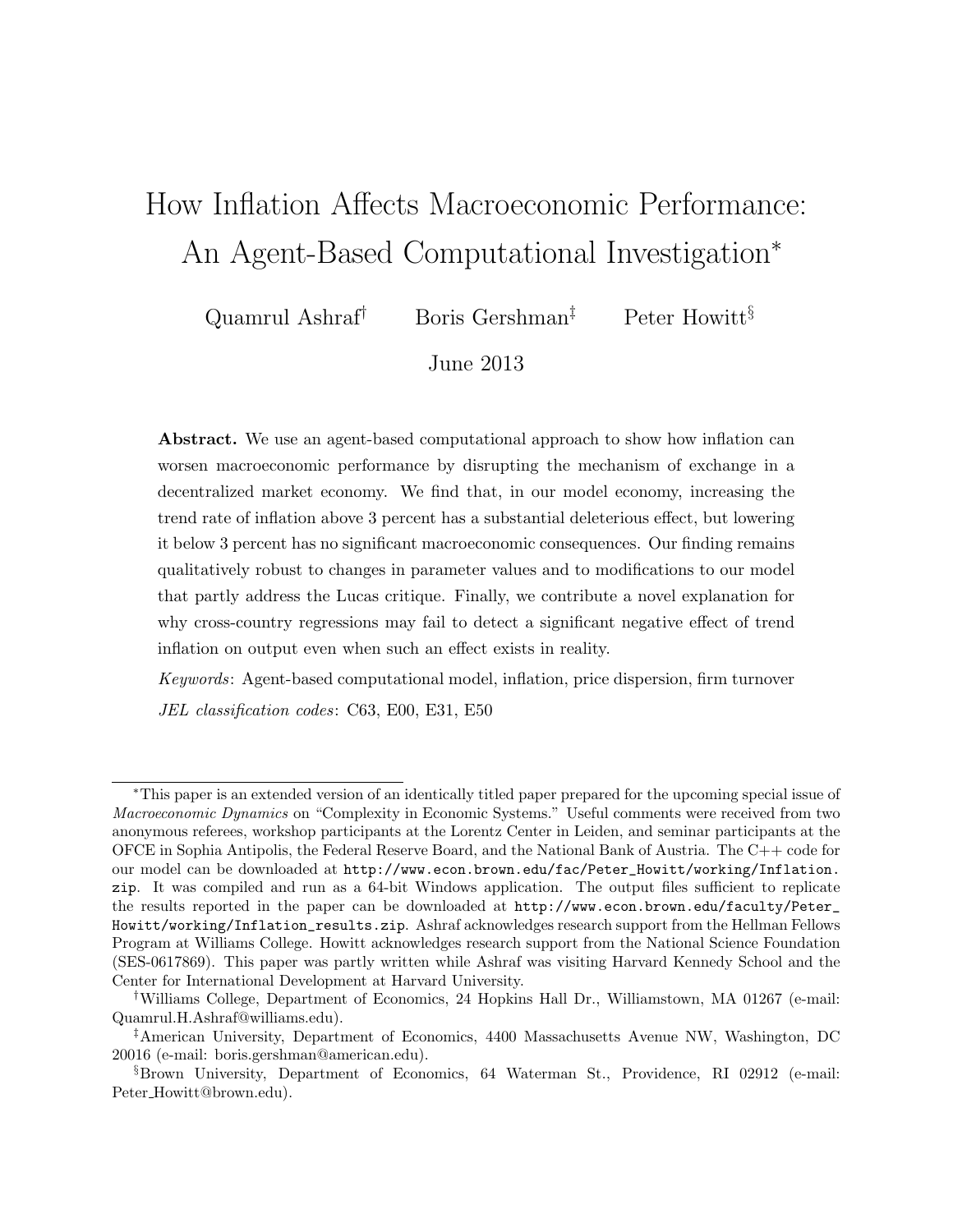## 1 Introduction

Inflation-targeting central banks frequently justify their narrow focus on inflation by arguing that maintaining a low and stable rate of inflation is the best way for them to promote high employment and output. Yet, neither mainstream economic theory nor existing empirical studies offer much support for the belief that a country's real economic performance is significantly improved by reducing the trend rate of inflation, except in extreme circumstances. Indeed, Fortin (1996) and Akerlof et al. (1996) argue that reducing inflation too close to zero worsens economic performance because of downward nominal wage rigidity. Moreover, too low a rate of inflation can result in real instability because of the zero lower bound on nominal interest rates.

Given the lack of support from economic science, and because of the dangers posed by nominal wage rigidity and the zero lower bound, inflation-targeting central banks are reluctant to reduce their targets below 2 or 3 percent. However, the commonly acknowledged weakness of the microfoundations of mainstream monetary theory leaves many wondering if there might still be significant costs of inflation that theorists have not yet discovered.

The research reported here goes somewhat beyond mainstream monetary economics to investigate this issue of how economic performance might be enhanced by reducing the trend rate of inflation. The paper explores an idea that has been advanced by economists such as Heymann and Leijonhufvud (1995), namely that inflation might impede the market mechanisms responsible for coordinating economic activities (see also Ragan, 1998). Strictly speaking, this idea cannot be investigated in a conventional rational-expectationsequilibrium framework because the concept of rational-expectations equilibrium presupposes that peoples' actions and beliefs are always perfectly coordinated without the need for any explicit mechanism. We therefore exploit a less conventional methodology, namely that of agent-based computational economics (ACE).[1](#page-1-0)

More specifically, we use a modified version of the ACE model that we developed in Ashraf et al. (2011), henceforth AGH (2011), for addressing the role of banks in an economic system. In this model economy, all trades are coordinated by a self-organizing network of trade specialists, as they are in reality by shops, brokers, middlemen, banks, realtors, and so forth. Here, we simplify the model by ignoring the existence of banks. The model is calibrated to U.S. data and simulated many times under different target inflation rates to see what difference the inflation target makes to the average level and variability of GDP, the variability of inflation, and the average rate of unemployment.

<span id="page-1-0"></span><sup>&</sup>lt;sup>1</sup>See Tesfatsion and Judd (2006) for a survey. Examples of recent macroeconomic applications of ACE include Deissenberg et al. (2008), Delli Gatti et al. (2008), Dosi et al. (2010), and Ashraf et al. (2011).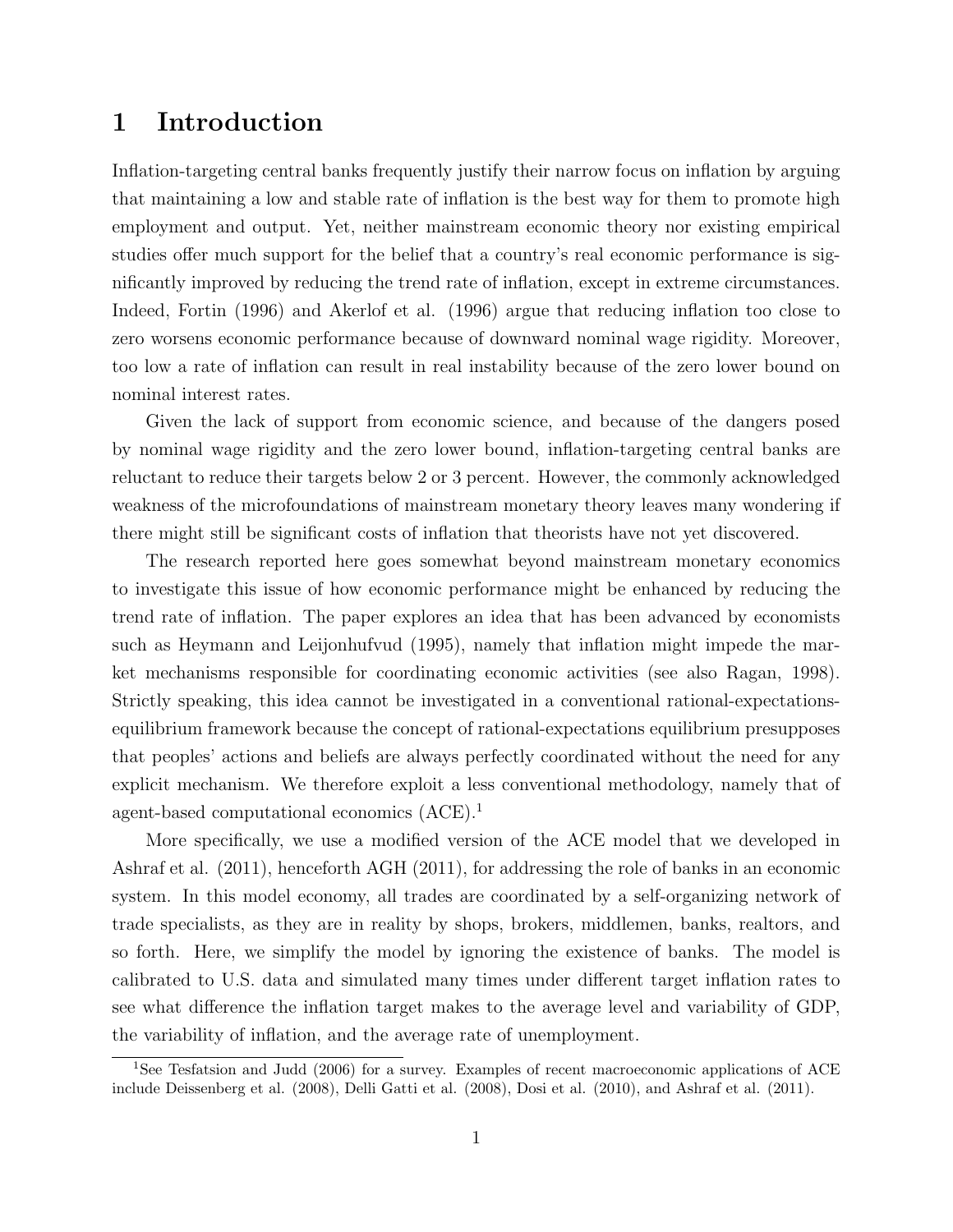The basic reason for thinking that this model may help to account for significant costs of inflation is that it provides a propagation mechanism through which inflation might impede the market processes that coordinate economic activity. The mechanism involves the entry and exit of business firms that collectively constitute the network of trade specialists. Because price changes are not perfectly coordinated, a higher trend rate of inflation should imply, on average, more dispersion in the relative prices offered by the different specialists. Such extraneous relative-price variability introduces more volatility into the demand faced by any individual specialist, thus raising the incidence of shop failures throughout the economy. As a result, abstracting from any effects of wage rigidity and the problem of the zero lower bound on nominal interest rates, increased trend inflation should reduce average GDP by impeding the transactions process.

Our main finding from this investigation is that the trend inflation rate has a powerful adverse effect on economic performance, but only when it rises above 3 percent. For example, an increase of trend inflation from 3 to 10 percent reduces the average annual level of GDP in the median simulation by 6.8 percent. It has qualitatively similar effects on the other macroeconomic indicators that we examine.

Our paper demonstrates how an ACE approach can deal with questions not readily addressed by conventional equilibrium analyses, and also how to tackle some common objections to ACE methodology. One such objection is that simulations can be sensitive to numerical values assigned to parameters. We handle this objection, first, by calibrating our parameter values to U.S. data and, second, by performing a sensitivity analysis, which shows that our main finding is qualitatively robust to changes in parameter values.

Another common objection to ACE is that it is subject to the "Lucas critique." In our context, when trend inflation rises, one would expect individual behavior to adjust to this change in the environment, but a model with exogenous behavioral rules does not allow as much adaptation as a rational-expectations analysis would. To deal with this critique, we first use our sensitivity analysis to identify which behavioral parameters are most important for our results. Specifically, we find that the markup applied by a firm when setting its retail price is particularly critical – the effect of inflation is greatly magnified by having a small markup. We then modify our model to allow markups to adapt to the environment through the selection mechanism implicit in the firm exit process. We find that the economy-wide average surviving markup ends up being higher when inflation is higher, but we also find that our main result remains intact when we take this endogenous behavior of markups into consideration.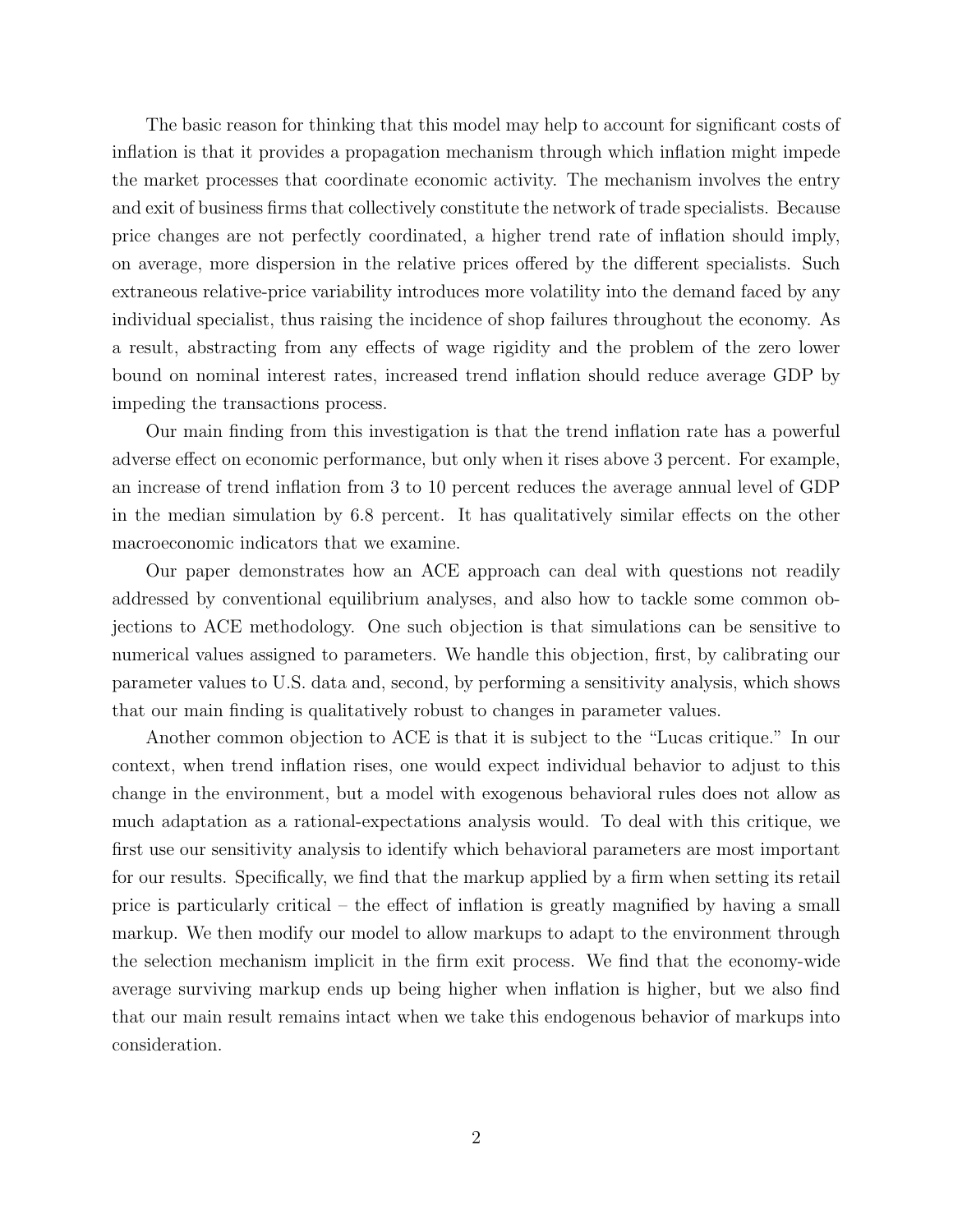One question raised by our numerical results concerns the absence of conclusive evidence from existing empirical studies, which, for the most part, have failed to find a sizable and robust effect of long-run inflation on a country's GDP. Interestingly, we show that if the baseline calibrated model were true, then there would still be a 15 percent chance that a cross-country regression of log GDP on inflation would reveal a statistically insignificant effect. The reason is that our model implies an inherent endogeneity issue, which arises from a positive Phillips-type relationship between output and inflation that tends to mask the underlying negative long-run causal effect of trend inflation on output.

The paper is organized as follows. In Section [2,](#page-3-0) we briefly survey some of the relevant literature on the real effects of inflation. Section [3](#page-4-0) lays out the basic structure of our agent-based model and discusses its workings. Section [4](#page-13-0) presents our method for calibrating the model's parameters. Section [5](#page-15-0) reveals our main results and those from our sensitivity analysis. In Section [6,](#page-20-0) we discuss our technique for dealing with the Lucas critique. Section [7](#page-22-0) shows the implications of the model for cross-country regressions of output on inflation, and Section [8](#page-24-0) concludes.

## <span id="page-3-0"></span>2 Literature on the real effects of inflation

There is an extensive literature on the potential real effects and costs of inflation. One strand of the literature has focused on effects that work through the opportunity cost of holding noninterest-bearing money. Raising this opportunity cost can reduce output by lowering capital accumulation and labor supply (Stockman, 1981; Cooley and Hansen, 1989; Gomme, 1993) or by altering search intensity (Rocheteau and Wright, 2005; Lagos and Rocheteau, 2005). It is hard to make the case, however, that such effects are empirically important given that non-interest-bearing money is such a small item in people's portfolios. Accordingly, Chari et al. (1995) report a very modest impact of inflation on the steady-state growth rate of output in a variety of endogenous growth models where the opportunity cost of holding money is the only channel through which inflation is allowed to matter.

Another line of research has argued that non-indexation of private accounting systems distorts savings decisions and the allocation of capital under high rates of inflation and, moreover, that inflation diverts talent away from real productive activity and into less socially productive financial activity designed simply to cope with or profit from changes in the value of money (Leijonhufvud, 1977; Howitt, 1990; Summers, 1991). These possible costs of inflation are difficult to quantify, and we are not aware of any attempts to estimate their effects on the path of real output. On the other hand, Feldstein (1999) has argued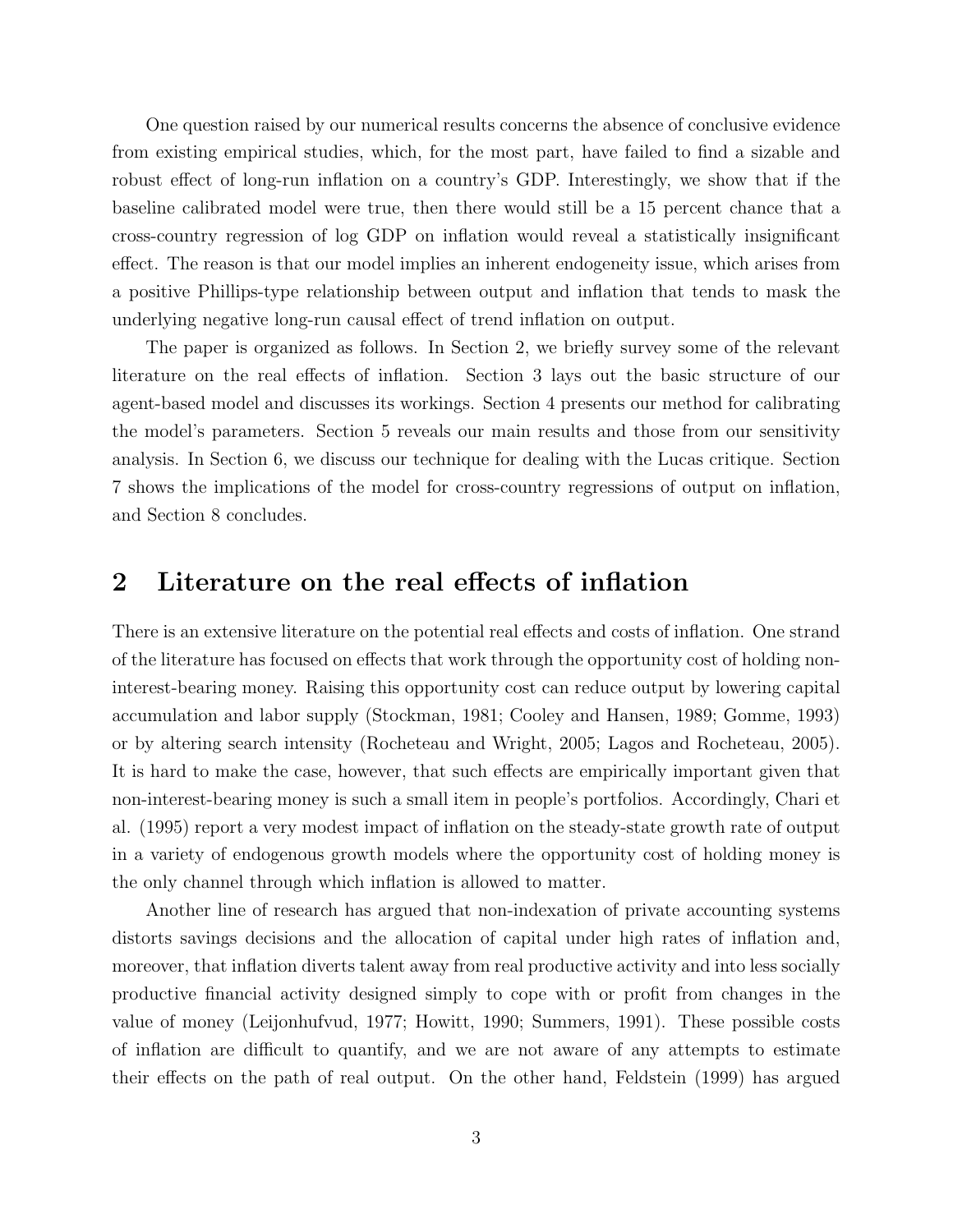that reducing inflation from 2 percent to 0 would raise output by 4 to 6 percentage points because of the non-indexation of capital income taxation. However, this effect seems more like a problem to be dealt with by tax authorities than central bankers.

In New Keynesian dynamic stochastic general equilibrium models, trend inflation affects output mainly through its effect on the equilibrium degree of price dispersion. This is especially true in those versions that use the Calvo  $(1983)$  price-setting model.<sup>[2](#page-4-1)</sup> The rise in price dispersion due to inflation can also have real effects by increasing the amount of resources devoted to search on the part of buyers, as emphasized in the search-theoretic literature (Bénabou, 1992; Head and Kumar, 2005). It will also play a crucial role in our framework, which highlights the detrimental effect of rising price dispersion on business failures.

On the empirical side, there is virtually no robust evidence on the relationship between inflation and real outcomes. The literature on the effects of trend inflation on the growth rate of output, as surveyed in Ragan (1998), has produced little evidence of a significant impact, except in extreme circumstances. There is also almost no direct evidence of an effect of trend inflation on the level of real output as opposed to its growth rate or volatility (Bullard and Keating, 1995). Later in the paper, we provide a novel explanation for why it may be hard to detect a significant negative effect of trend inflation on output.

Despite the absence of robust reduced-form evidence on the real effects of inflation, there is considerable empirical support for the relationship between inflation and relativeprice dispersion, which plays a major role not only in New Keynesian and search-theoretic models but also in our agent-based framework. For example, Parks (1978), Parsley (1996), Debelle and Lamont (1997), and Lastrapes (2006) document a strong positive association between inflation and price dispersion in U.S. data.[3](#page-4-2)

# <span id="page-4-0"></span>3 The model

Our model is a special case of the one developed in AGH (2011). Here, for simplicity, we abstract from the banking sector. The model attempts to portray, in an admittedly crude form, the mechanism by which economic activities are coordinated in a decentralized economy. It starts from the proposition that, in reality, almost all exchanges in an advanced

<span id="page-4-1"></span><sup>&</sup>lt;sup>2</sup>Ascari (2004) and Yun (2005) show this effect to be large. However, this result seems to be sensitive to the two features of the Calvo model that most economists would not want to rely on, namely the assumptions that producers are constrained to always satisfy whatever demand is forthcoming at their posted prices and that the opportunity to change one's price is delivered by a state-independent Poisson process providing no upper bound to the length of time between price changes (Howitt and Milionis, 2007).

<span id="page-4-2"></span><sup>3</sup>Similar findings have also been reported for other nations such as Israel (Lach and Tsiddon, 1992).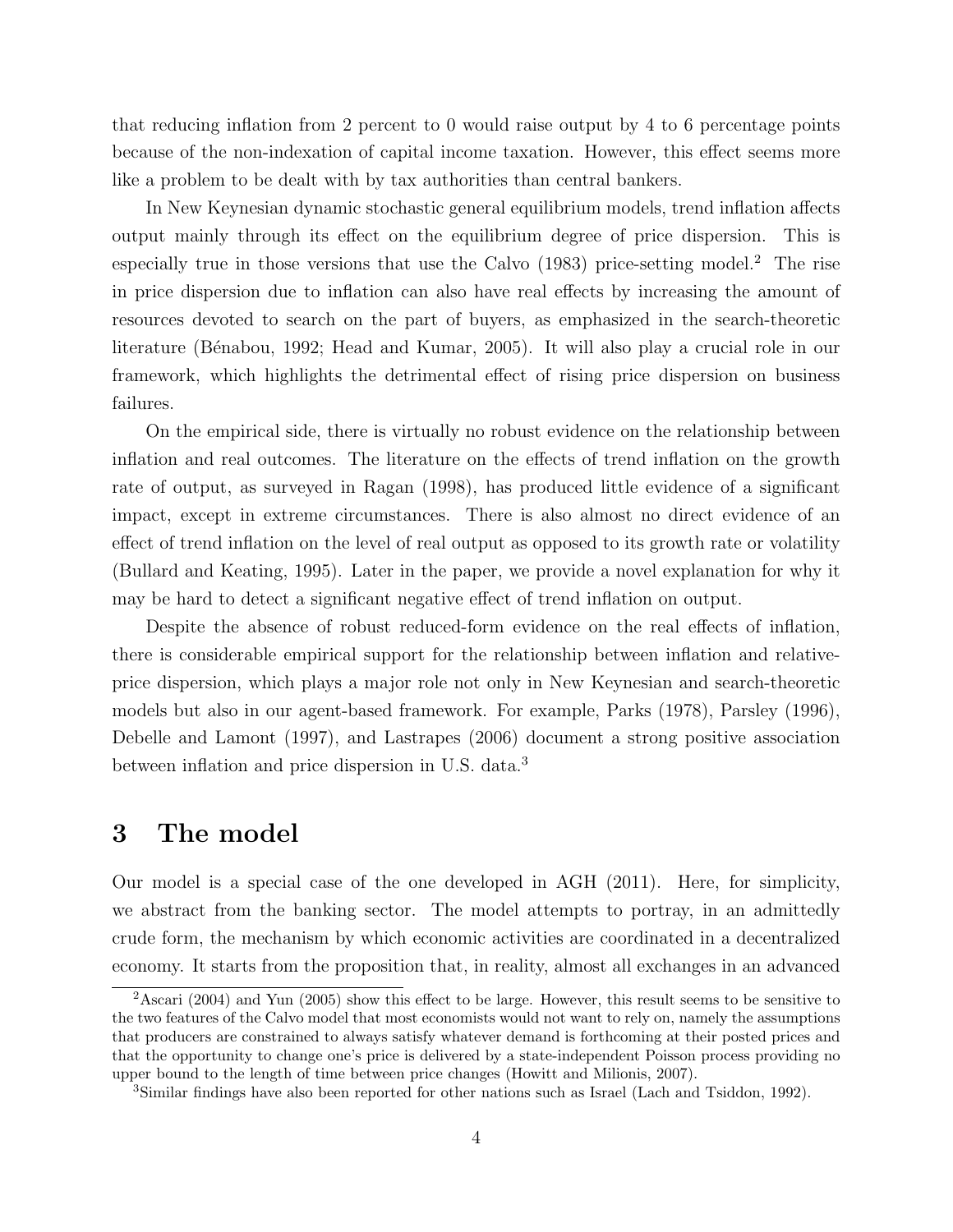economy involve a specialized trader ("shop owner") on one side or the other of the market. On this foundation, we have built a model whose structure and macroeconomic aggregates are comparable to the canonical New Keynesian analysis of Woodford (2003). That is, prices are set by competing firms acting under monopolistic competition, the rate of interest is set by a monetary authority following a Taylor rule, and consumer demands depend, inter alia, on current wealth. However, it is quite different from the standard New Keynesian framework in three important respects. First, we have introduced elements of search in both goods (retail) markets and labor markets. Second, instead of having a fixed population of firms, we assume that firms are subject to failure and that the process of replacing failed firms is a costly one that disrupts established trading patterns. Third, rather than assuming complete contingent financial markets, we assume that the only available financial instruments are government-issued money and bonds.

To simplify the model and abstract from the issue of expectations formation, we assume throughout that peoples' expectations of inflation are firmly anchored by the central bank. Thus, expected inflation is always equal to the announced inflation target.<sup>[4](#page-5-0)</sup>

#### 3.1 The conceptual framework

There is a fixed number N of people, a fixed number  $n$  of different durable goods, and the same number n of different types of labor. Labor of type  $i$  can be used only to produce good *i*. Time is discrete, indexed by "weeks"  $t = 1, ..., T$ . There are 48 weeks per "year." In addition to the  $n$  goods, there are two nominal assets: fiat money and bonds. A bond is a promise by the government to pay one unit of money ("dollar") next week.

Each person has a fixed type  $(i, j)$ , where  $i \neq j$  and  $i \neq j + 1$  (mod n), meaning that each week he is endowed with one unit of labor of type i (his "production good") and can eat only goods j and  $j + 1 \pmod{n}$  (his primary and secondary "consumption goods"). There is exactly one person of each type. Thus, the population of the economy is  $N = n (n - 2)$ . In everything that follows, we set the number of goods  $n$  equal to 50, implying a population of  $N = 2400$  people.

Because no person can eat his own production good, everyone must trade to consume. Trading can take place only through facilities called "shops." Each shop is a combined production/trading operation. There are n different types of shops. A shop of type i is

<span id="page-5-0"></span><sup>4</sup>Our model almost invariably generates a mean rate of inflation that is very close to the announced target, so expectations are correct on average. We believe that fixed expectations help stabilize our model as they do in standard old Keynesian frameworks. While rule-of-thumb expectations would admittedly be more realistic, we are ultimately interested in isolating the costs of inflation that may arise even in the absence of destabilizing expectations.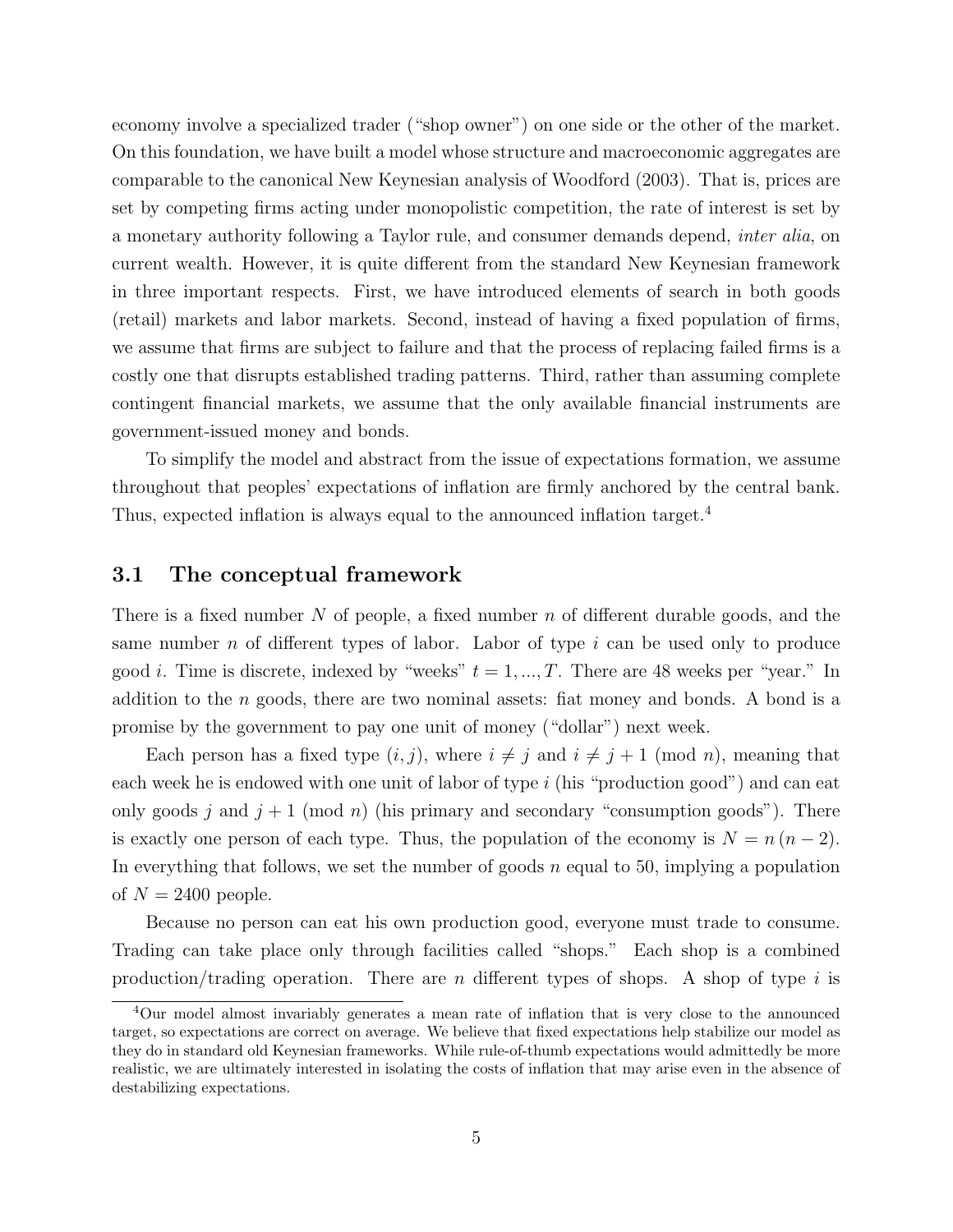capable of buying type i labor with money, converting type i labor into good i, and selling good i for money. The number of shops of each type will evolve endogenously.

To trade with a shop, a person must form a trading relationship with it. Each person may have a trading relationship with at most one shop that deals in his production good, in which case that shop is his "employer" and he is one of its "employees," and at most one shop that deals in each of his consumption goods, in which case that shop is one of his "stores" and he is one of its "customers." Each person's trading relationships will evolve endogenously.

Each shop of type i has a single owner whose production good is i. Operating the shop entails a fixed overhead cost of  $F$  units of type  $i$  labor per week and a variable cost of one unit of type i labor per unit of good i produced. All trade takes place at prices that are posted in advance by the shop. Specifically, each shop posts a retail price and a weekly wage rate, each of which may be adjusted periodically.

There is no depreciation or other physical storage cost. Goods produced but not sold in a week are kept in inventory. Former shop owners continue to hold their "legacy inventories" until these are sold in special "firesale" markets.

The government does not purchase goods or labor but it does issue money and bonds, and it services the interest on bonds through a sales tax on every retail transaction. It adjusts the ad valorem tax rate  $\tau$  once per year. The central bank pegs the interest rate i on bonds by open market operations. It adjusts this rate every 4 weeks according to a Taylor rule. In addition, the central bank is engaged in the forecasting of future GDP, inflation, and interest rates.

#### 3.2 Protocol and behavioral rules

Each week our model economy proceeds through the same sequence of actions consisting of nine stages: 1) entry; 2) search and matching; 3) bond market trading; 4) labor and goods market trading; 5) monetary policy; 6) match breakups; 7) fiscal policy; 8) exit; and 9) wage and price setting. We believe that each of these 9 stages represents a process that is of central importance to the functioning of a market economy. Our underlying strategy is to model each process as simply as possible, that is, with unsophisticated yet plausible behavioral rules that maintain the spirit of ACE modeling, while attempting to be roughly consistent with mainstream macroeconomics. The rest of this sub-section sketches the protocol and behavioral rules of the model. We refer the reader to AGH (2011) for the exhaustive details of the algorithm that implements the model, further discussion of the behavioral rules, and the way to incorporate a banking sector in the model.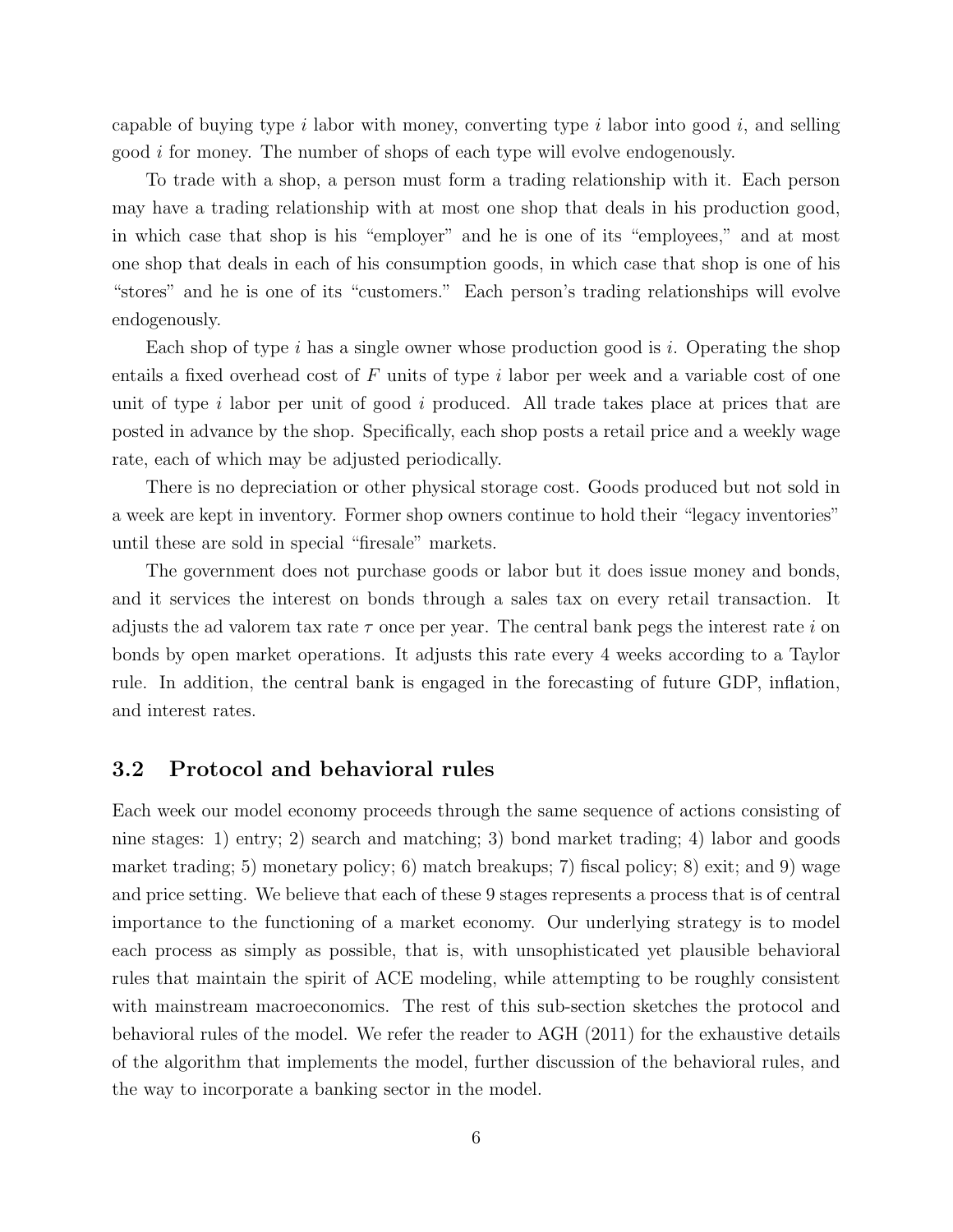Entry. In the first stage, each person who is not already a shop owner (that is, has another employer or is unemployed) becomes a potential entrant ("entrepreneur") with a fixed probability  $\theta/N$ , where the parameter  $\theta$  represents the supply of entrepreneurship or the weekly frequency of innovation. Each entrepreneur goes through the following process to decide whether to enter.

First, the entrepreneur formulates a business plan for his prospective shop, which consists of a wage rate w and a sales target  $y<sup>trg</sup>$ . He sets the initial wage rate equal to the previous week's (publicly known) economy-wide average wage, adjusted for expected inflation over the prospective wage contract period of  $\Delta$  weeks, where  $\Delta$  is a fixed parameter. He then picks his sales target  $y^{\text{trg}}$  from a uniform distribution over  $[1, n]$  and plans to post the retail price  $p = (1 + \mu)w/(1 - \tau)$ , which is a fixed percentage markup  $\mu$  over after-tax marginal cost.[5](#page-7-0) These choices imply a profit flow Π that the firm would earn if it opened and if its sales target were realized.

Given this business plan, the entrepreneur will allow the opportunity for entry to lapse if his financial wealth  $A$  (the sum of his money and bond holdings) is not enough to pay for the fixed cost of operating the shop during the first month. He will also allow the entry opportunity to lapse if his prospective profit Π is less than his currently estimated permanent income, which is discussed further below.

The entrepreneur also conducts "market research" before deciding whether to enter. In particular, he sends invitations to two people, one a potential employee and the other a potential customer, to form trading relationships with him if the shop opens. The potential employee accepts if the shop's wage  $w$  exceeds his current "effective wage," and the potential customer accepts if the shop's planned retail price  $p$  is less than his current "effective price."<sup>[6](#page-7-1)</sup> If either invitee declines, the entrepreneur allows the entry opportunity to lapse.

If he passes all these tests, the entrepreneur opens a shop with an "input target" equal to  $x^{\text{trg}} = y^{\text{trg}} + F + \lambda_I (y^{\text{trg}} - I)$ , where  $\lambda_I$  is the weekly inventory adjustment speed and I is current inventories, which, for a new shop, are just equal to the entrant's legacy inventories. Implicit in this equation is a desired inventory level equal to one week's sales.

Search and matching. Next, each person is given an opportunity to search for possible trading relationships. Each person who is not a shop owner engages in job search with probability  $\sigma$ . Job search consists in asking one "comrade" (someone with the same production good) what his effective wage is. If this exceeds the searcher's current effective wage, then

<span id="page-7-0"></span><sup>5</sup>Specifically, the entrepreneur's sales target is initially determined by "animal spirits." If he does enter, however, the sales target will be adjusted to actual market conditions every week.

<span id="page-7-1"></span><sup>&</sup>lt;sup>6</sup>The notions of effective wage and effective price are defined further below.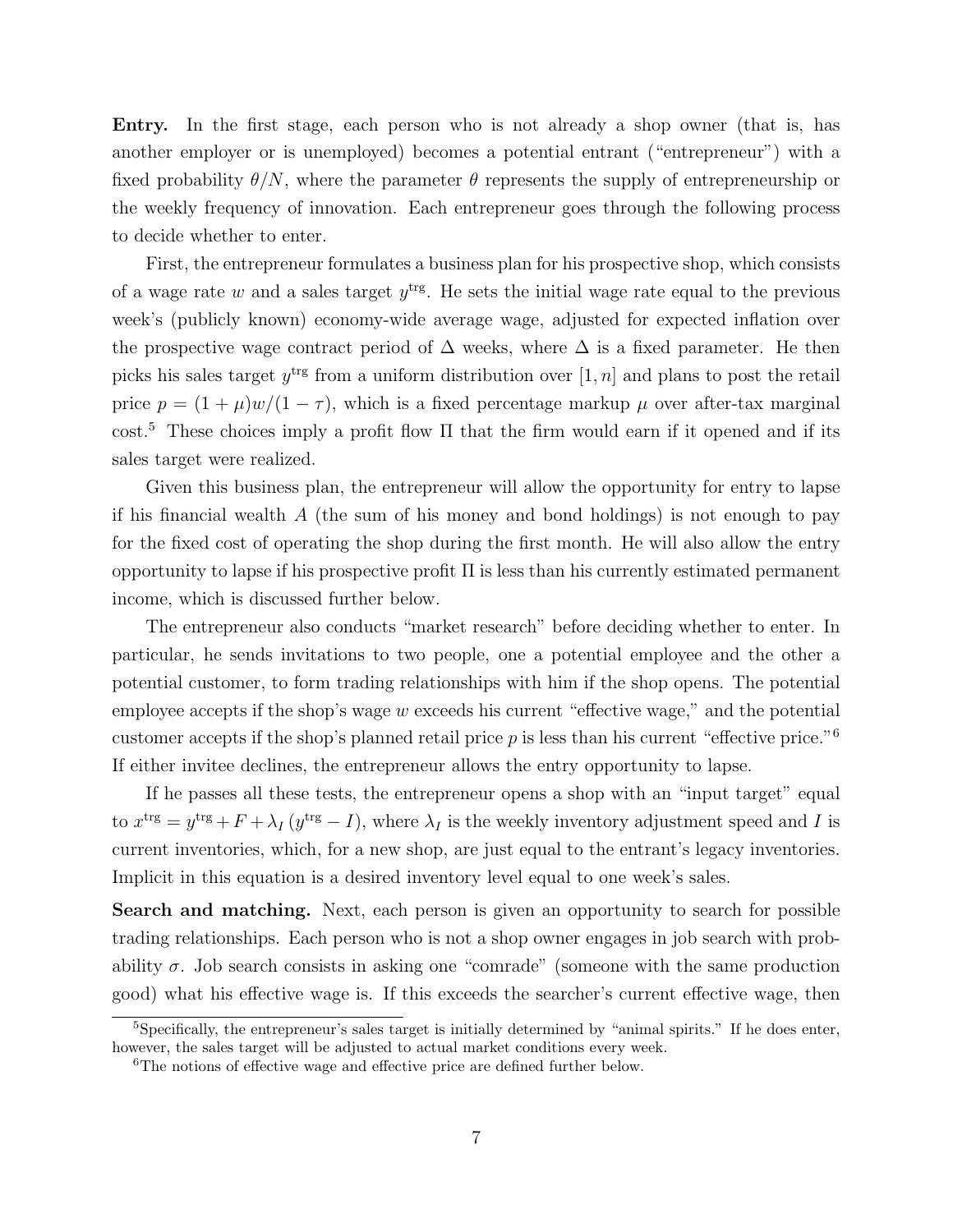the searcher will ask the comrade's employer for a job. The employer will take on the new worker if his last period's labor input does not exceed his current input target.

Store search is undertaken by every person. The searcher first asks a "soulmate" (someone with the same consumption goods) for his effective retail prices, and then asks a randomly chosen shop if it has a posted price for one of the searcher's consumption goods. For each of his consumption goods, the searcher decides to switch, to either the soulmate's shop or to the randomly located shop, or decides to stay with his current shop, depending on which choice yields the lowest effective price.

Bond market trading. Next, everyone goes to the bond market. First, the government redeems all bonds. At this point, all the financial wealth A of any transactor is in the form of money. Then, each person decides on this week's planned consumption expenditures  $E$ . He first adjusts his permanent income  $Y^p$  according to the adaptive rule  $Y^p = \overline{Y}^p + \lambda_p (Y - \overline{Y}^p)$ , where Y is actual income (either wages or profit) and  $\overline{Y}^p$  is permanent income from the previous period, and  $\lambda_p$  is the weekly permanent income adjustment speed. He then adjusts permanent income for expected weekly inflation. Finally, he sets planned consumption equal to a fixed fraction v of total wealth.<sup>[7](#page-8-0)</sup> Total wealth is A plus any legacy inventories plus the expected present value of his estimated permanent income,  $V \cdot Y^p$ , where V is a capitalization factor equal to the present value of a perpetual weekly (real) income stream of one dollar in today's prices. The capitalization factor is calculated by the central bank, based on its projected inflation and nominal interest rates, and is announced to the public on a monthly basis.[8](#page-8-1)

People then adjust their portfolios. Someone who does not own a shop retains  $E$  in the form of money and invests  $A - E$  in bonds. However, if  $E > A$ , he sets his money holdings equal to A. A shop owner goes through a similar procedure except that his desired money holding is the amount needed to cover not only his planned consumption expenditure but also his target wage bill, which is his current posted wage rate times his input target  $x<sup>trg</sup>$ .

Labor and goods market trading. This stage starts with trade in the firesale markets, where inventories can be purchased at a discounted price from former shop owners. Next,

<span id="page-8-0"></span><sup>&</sup>lt;sup>7</sup>In AGH (2011), we point out that such an expenditure function would apply if the person knew for certain his future incomes and interest rates, and if he were choosing  $E$  to maximize an intertemporally additive logarithmic utility function with a weekly rate of time preference  $\rho_w = v/(1-v)$ , subject to the usual lifetime budget constraint. We use this interpretation of the expenditure function and calibrate it in terms of the annual rate of time preference  $\rho = (1 + \rho_w)^{48} - 1$ .

<span id="page-8-1"></span><sup>8</sup>An alternative would have been to allow agents to calculate the capitalization factor on their own, based on their inflation expectations (anchored to the central bank's target inflation rate) and the central bank's nominal interest rate projections. This modification to our model yielded results that are almost identical to those reported further below.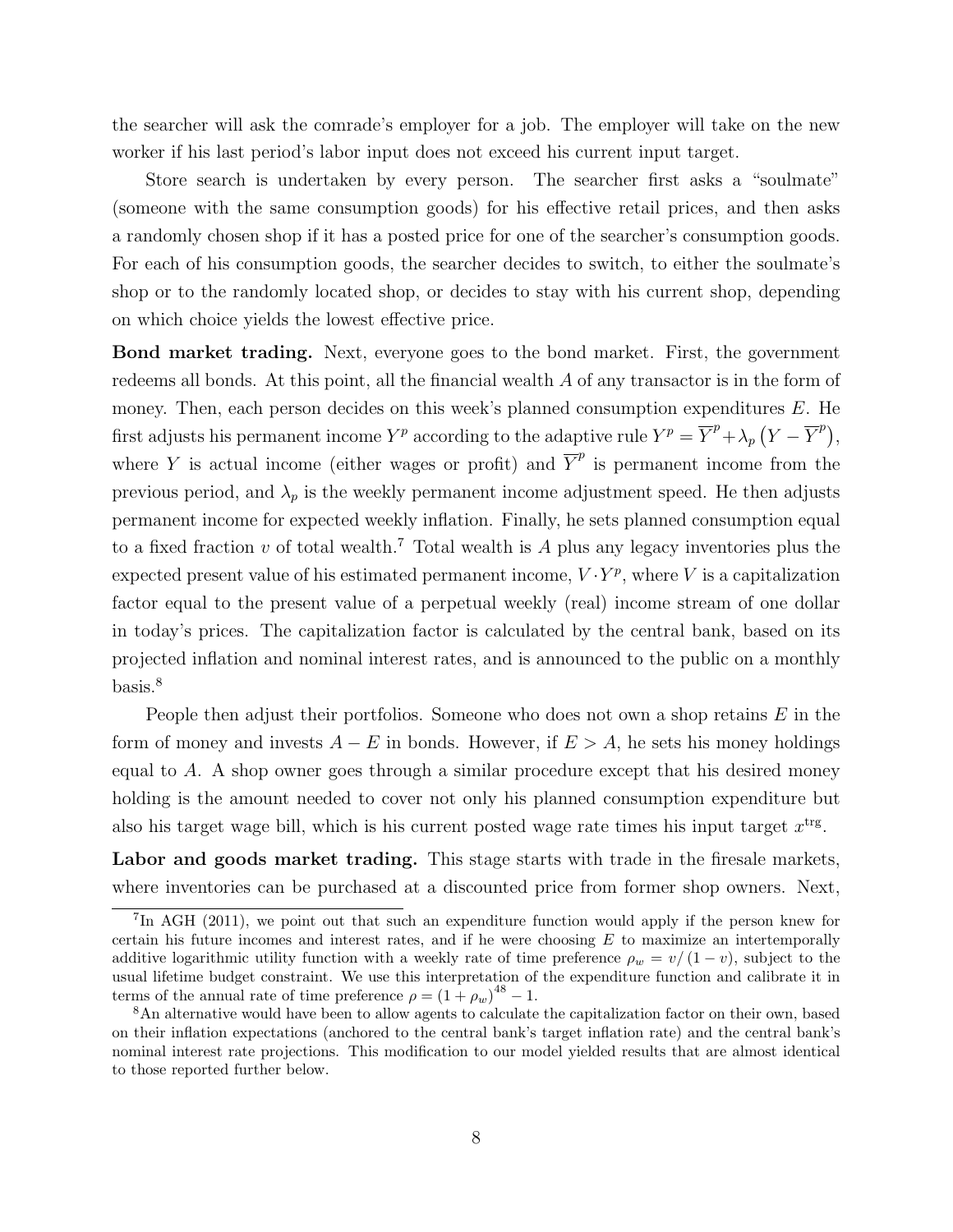each person in turn engages in labor market trading (with his employer) and goods market trading (with his stores). Labor market trading proceeds as follows. If the person has an employer with positive money holdings, he offers to trade his endowment in exchange for the effective wage  $w^{\text{eff}} = \min \{w, M\}$ , where w is the employer's posted wage and M is the employer's money holdings just prior to this trade. The employer accepts the offer unless the shop's labor input already exceeds its input target and the ratio of inventory to sales target exceeds a critical threshold value  $IS > 1$ .

Goods market trading happens in the following manner. First, the customer learns the price  $p_s$  currently posted by each of his two stores  $(s = 1, 2)$ . Then, when a person visits a store with positive inventory  $I$ , he can place an order for some amount  $c_s$ , subject to a cash-in-advance constraint. The store then sells the person an amount  $c_s^{\text{eff}} = \min\{c_s, I\}$ . The person's effective price for that good is defined as  $p_s^{\text{eff}} = p_s c_s/c_s^{\text{eff}}$ . However, if  $I = 0$  or the person does not have a store for that good, the person's effective price is set to infinity.

Each customer chooses his desired consumption bundle  $(c_1, c_2)$  to maximize his utility function  $u(c_1, c_2) = c_1^{\varepsilon/(\varepsilon+1)} + c_2^{\varepsilon/(\varepsilon+1)}$  with a "demand parameter"  $\varepsilon > 0$ , subject to his budget constraint. If he has established relationships with stores for both of his consumption goods, the budget constraint is  $p_1c_1 + p_2c_2 = E$ . However, if he has a relationship with only one store, he spends the entire amount  $E$  on that store's good.

**Monetary policy.** Every fourth week, the central bank sets the rate of interest  $i$  according to the Taylor rule,  $\ln (1 + i) = \max \{ \ln (1 + i^{*}) + \gamma_{\pi} [\ln (1 + \pi) - \ln (1 + \pi^{*})] + \gamma_{y} [y - \tilde{y}], 0 \},\$ where  $\gamma_{\pi}$  and  $\gamma_{y}$  are fixed coefficients,  $1 + \pi$  is the inflation factor over the past 12 months,  $\pi^*$  is the fixed inflation target, y is the current 3-months moving average for the weekly average log GDP,  $\tilde{y}$  is the central bank's evolving estimate of weekly log potential output, and  $i^* \equiv r^* + \pi^*$ , where  $r^*$  is the evolving target for the long-run real interest rate.

Since the central bank cannot be presumed to know the economy's natural interest rate or potential output, it must estimate them adaptively. Accordingly, it adjusts  $r^*$  up or down depending on whether the current inflation rate exceeds or falls short of the inflation target  $\pi^*$ , with an adjustment speed  $\eta_r$ . It also estimates  $\tilde{y}$  as the long-run expected value of y under an  $AR(1)$  process whose parameters are re-estimated right after  $r^*$  is adjusted. As mentioned previously, the central bank also calculates the capitalization factor required by people for planning their consumption. To this end, it estimates an AR(1) process for inflation and feeds the predictions of its estimated AR(1) processes for y and  $\pi$  into its Taylor rule to obtain the nominal interest rate projections.<sup>[9](#page-9-0)</sup>

<span id="page-9-0"></span><sup>9</sup>There are 4 parameters that are used to initialize the central bank's adaptive learning processes. These include the initial target real interest rate,  $r_0^*$ , the initial estimate of log potential output,  $\tilde{y}_0$ , and the initial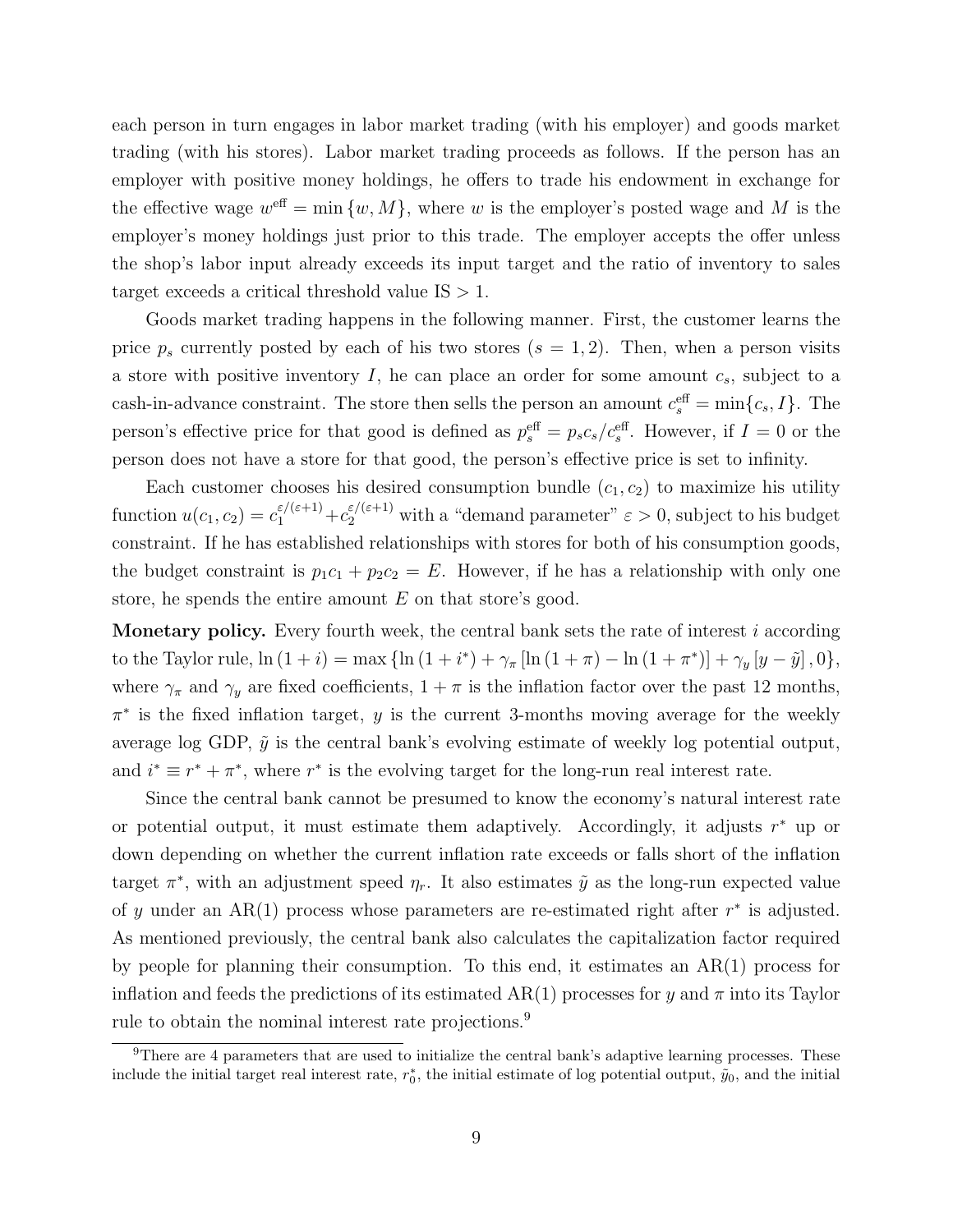Match breakups. Established trading relationships may break up randomly. In particular, each person in the economy who does not own a shop is subjected to a probability  $\delta$  of quitting the labor and goods markets, which entails the unconditional severance of all current trading relationships by the person with his employer and his stores.

Fiscal policy. Next, once a year, and in the last week of the year, the retail sales tax rate  $\tau$  is adjusted. The government sets the tax rate equal to a value  $\tau^*$ , which is the value that would leave the debt-to-GDP ratio undisturbed in the no-shock equilibrium outlined in the next sub-section, plus an adjustment factor that is proportional to the difference between the actual and the target debt-to-GDP ratio  $b^*$ , with a fiscal adjustment coefficient  $\lambda_{\tau}$ .

Exit. Now, each shop has an opportunity to exit. First, each shop exits for exogenous reasons with probability  $\delta$ . Second, each remaining shop can choose voluntarily to exit if the shop owner is "hopeless," that is, if his financial wealth  $A$  is not enough to pay for the coming week's fixed overhead cost. Third, each unprofitable shop exits with probability  $\phi$ . In computing profitability, the shop owner takes into account the opportunity cost of his labor services, that could be earning a wage, and the interest-opportunity cost of maintaining the shop's inventory. Once a shop exits for any reason, all trading relationships (with both employees and customers) are dissolved.

Wage and price setting. Finally, each shop has an opportunity to update its posted wage and retail price. The shop first sets its sales target equal to the current week's actual sales and adjusts its input target accordingly. Then, it proceeds to update its wage but only if the previous contract period of ∆ weeks has just ended. Its wage adjustment obeys a firm-level expectations-augmented Phillips curve, that is,  $w = \bar{w} \cdot (1 + \beta \cdot x) \cdot (1 + \pi^*)$ , where  $\bar{w}$  is the pre-existing wage,  $\pi^*$  is the inflation rate expected over the next contract period,  $\beta$  is a fixed adjustment parameter, and  $x$  is a measure of the shop's excess demand for labor, namely the average percentage deviation of its input target from the amount of labor it has been offered in the trading process over the previous contract period.

The shop has the opportunity each week to change its retail price. Following Blinder et al. (1998) we assume that price adjustments are mainly due to changes in costs. Specifically, the shop will update its price, so as to maintain a constant markup, whenever there is a change in its marginal cost,  $w/(1 - \tau)$ , because of a change in either its wage w (which happens every  $\Delta$  weeks) or in the tax rate  $\tau$  (which happens once a year). Motivated by the fact that most price changes are temporary in nature (Bils and Klenow, 2004), we also assume that the shop can make price adjustments based on its inventory-to-sales ratio. In

estimates of the autocorrelation coefficients for output and inflation,  $\hat{\lambda}_{y0}$  and  $\hat{\lambda}_{\pi 0}$ . In addition, we assume that the central bank begins to adjust all estimates and targets after  $T_{\text{cb}}$  years.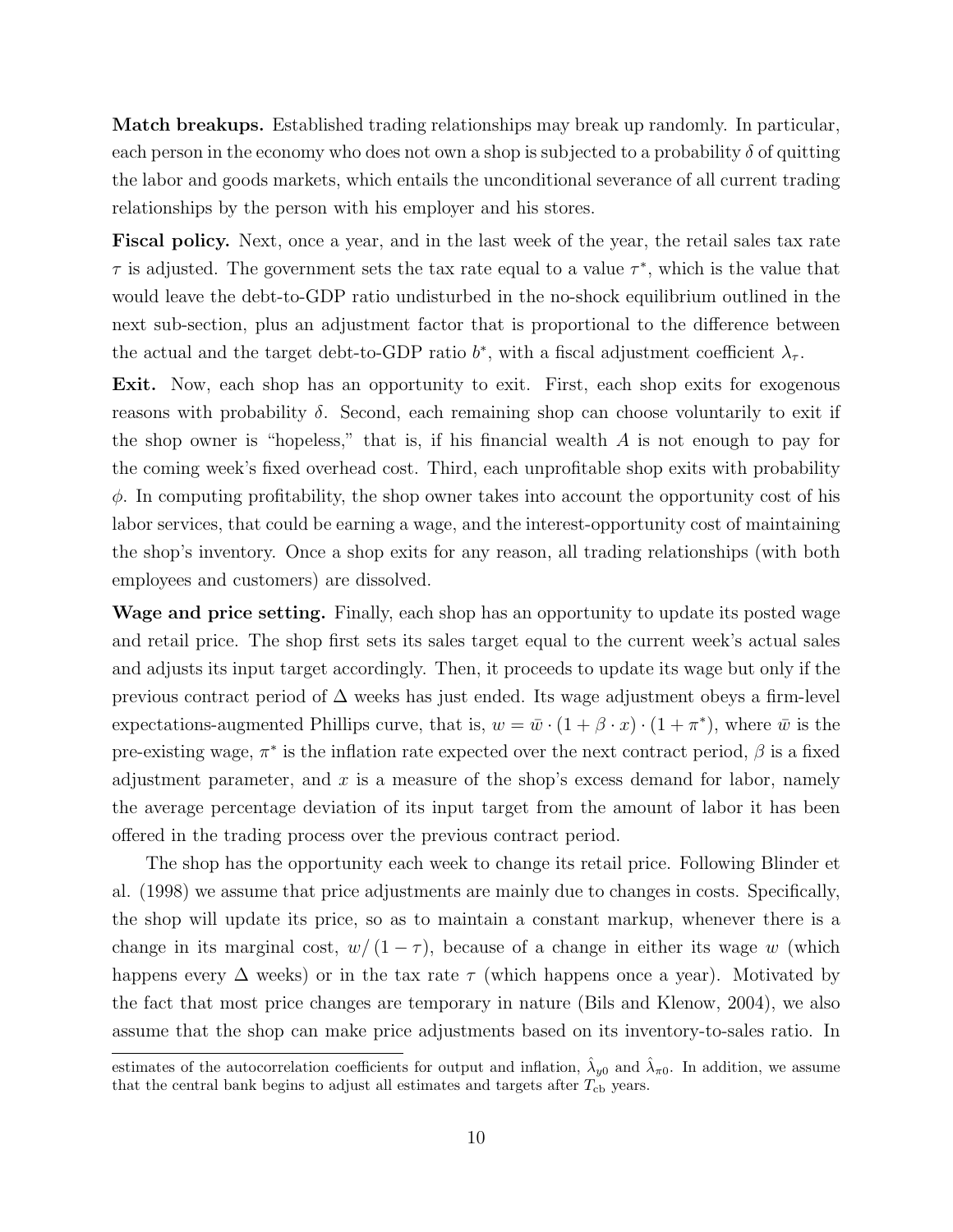particular, when that ratio exceeds the fixed upper threshold  $IS > 1$ , the price is reduced by a factor  $\delta_p > 1$ , and when the ratio falls below the lower threshold 1/IS, the price is increased by this same factor. Unless there is a change in marginal cost or a crossing of the inventory-to-sales ratio beyond either threshold, the shop will leave its price unchanged.

#### 3.3 The workings of the model

As the preceding discussion has made clear, all shocks in this economy are individual shocks. Nevertheless, the individual shocks that cause matches to break up and shops to enter or leave particular markets do have aggregate consequences because there is only a finite number of agents. So, in general, the economy will not settle down to a deterministic steady state unless we turn off these shocks. If we do turn off all shocks, there is a deterministic equilibrium that the economy would stay in if left undisturbed by entry and breakups, with wages being adjusted each week  $(\Delta = 1)$ . This equilibrium will serve as an initial position for all the experiments we perform on the model below.

The equilibrium is one in which all the potential gains from trade are realized. Each person is matched with one employer and two stores. There are  $n$  shops, one trading in each of the *n* goods. To preserve symmetry across goods, we suppose that each good is the primary consumption good for exactly one shop owner. Each shop begins every week with actual and target input both equal to  $n-2$ , which is the number of suppliers of each good, and with actual and target sales equal to inventory holdings equal to actual output,  $n-2-F$ . Thus, the economy's total output equals full capacity,  $y^* = n(n-2-F)$ .

In AGH (2011), we characterize the rest of this equilibrium, which will repeat itself indefinitely, with all nominal magnitudes – money and bond holdings, actual and effective wages and prices, and permanent incomes – rising each week at the constant target rate of inflation, provided that the fixed cost of operation  $F$  is small enough that shops always pass the profitability test during the exit stage.

Inflation has almost no effect in this flexible-price equilibrium without any shocks. There will be a minor effect on the equilibrium tax rate  $\tau$  because, with higher inflation, the government is collecting more seigniorage and, hence, can maintain its target real debt level with a lower sales tax. However, aggregate output and employment will be unaffected, the real rate of interest will remain equal to the rate of time preference, and the volatility of output and inflation will remain equal to zero.

When the shocks are turned on, the economy ceases to track full employment and full capacity. In particular, GDP falls whenever a shop that was satisfying some consumers goes out of business or a customer loses a store because of a random breakup. GDP also falls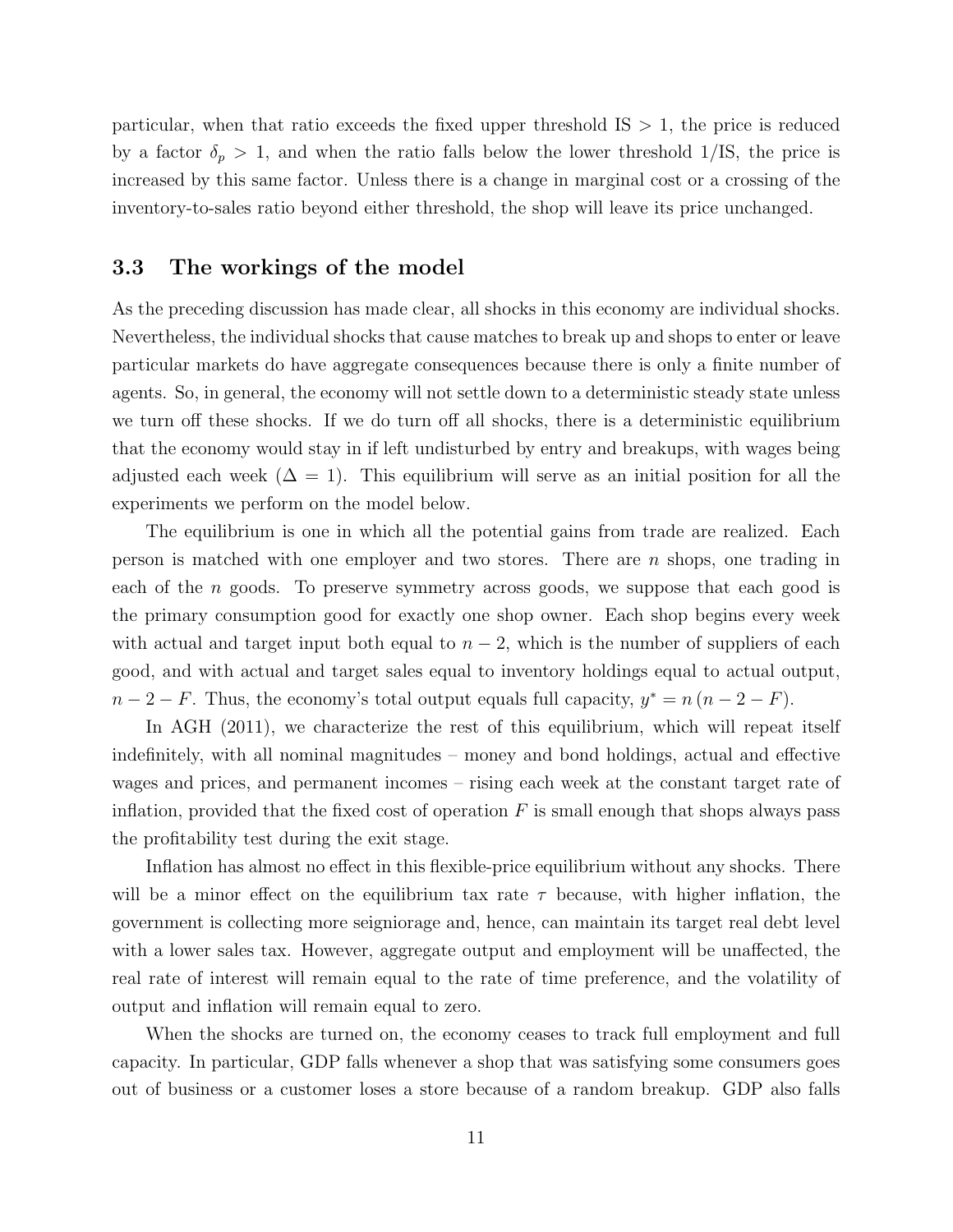whenever a new shop enters and diverts workers from old shops that were satisfying some customers, because some of these workers' efforts will now be used up in defraying the fixed cost of the new shop rather than producing goods that can be consumed by customers of the old shop.

These events that reduce GDP are constantly being offset to some degree by the entry of new shops that are able to satisfy customers in markets where there had previously been no viable shop, and by the exit of shops that were using up fixed costs but not producing enough to satisfy their customers. Thus, both entry and exit are critical to the system's ability to approximate full-capacity utilization. However, although entry of new shops is useful in markets where there are no incumbents, or where the incumbents are not hiring all the potential workers because of layoffs or because of financial problems that prevent them from meeting their payroll, entry can be harmful (to the level of real GDP) in cases where incumbent shops were hiring most of the potential workers and satisfying most of the potential customers. Likewise, although exit is important in cases where the shop has ceased to play an active intermediation role, whether because of financial difficulties, a surfeit of inventories, or a too high markup, exit can also be very harmful in cases where the incumbent was previously doing well, because it can cascade across markets causing a cumulative loss of output (Howitt, 2006).

The effects of the shocks will tend to be larger when inflation is higher because inflation introduces an extra source of dispersion in relative prices, given that individual prices are changed at random times, and it does so by a larger percentage amount the higher is the trend inflation rate.<sup>[10](#page-12-0)</sup> This dispersion in relative prices induces variability in each shop's sales and, hence, in profitability, and the concomitant widening of the distribution of profitability ends up putting more firms near the edge of failure, making it more likely for firms to fail due to a random shock to innovation or a match breakup. The bigger is the fixed cost and the smaller is the markup, the more likely is such a shock to trigger the failure of the shop. Thus, a higher target rate of inflation intensifies the propagation of shocks through the failure of trading enterprises. To explore this mechanism in more detail, however, we need first to calibrate the model and then simulate it under different target inflation rates.

<span id="page-12-0"></span> $10$ In the context of our model, the facts that (i) inflation expectations are anchored to the central bank's target, (ii) wage updating follows a firm-level expectations-augmented Phillips curve, (iii) prices are always a fixed percentage markup over marginal costs (except for temporary price changes), and (iv) at any point in time, there is a distribution across firms in terms of how far along they are in their respective wage contract periods, together imply that a higher target rate of inflation will yield a greater percentage difference in prices between firms that have just updated their wages and those that are yet to do so.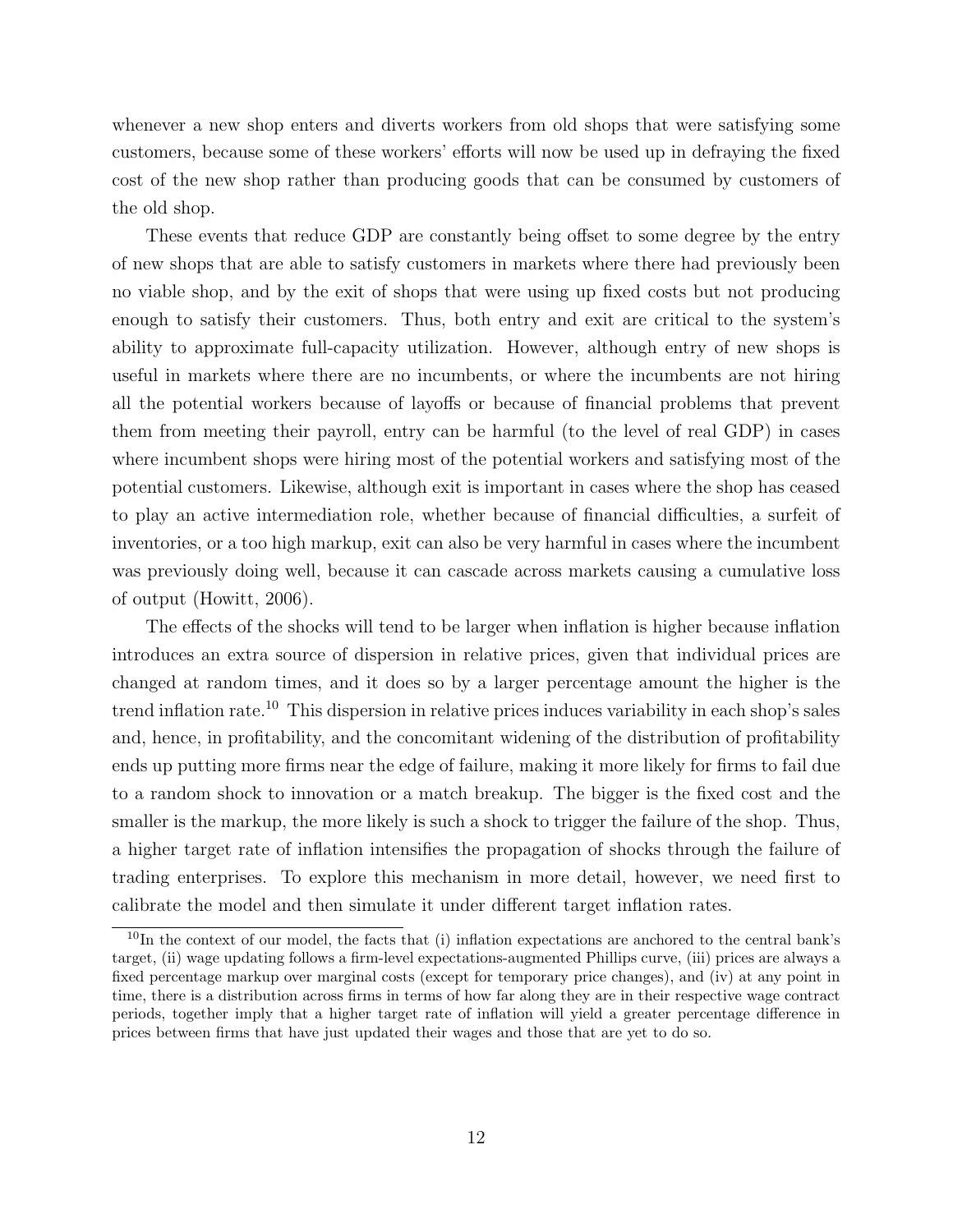## <span id="page-13-0"></span>4 Calibration

This section briefly describes our calibration procedure, but for further detail we refer the reader to AGH (2011). There are a total of 25 parameters to be calibrated. This is less than the 33 parameters in AGH (2011) because 7 of those pertained to the behavior and regulation of banks, which are absent from the present setup.<sup>[11](#page-13-1)</sup> These parameters can be categorized as shop parameters, personal parameters, and government policy parameters. They are listed in Table [1](#page-14-0) along with their assigned values, their six-letter codes used in Figure [3,](#page-18-0) and their levels of calibration as explained in the rest of this section.

Our calibration took place at three different levels. At the first level, one subset of parameter values was chosen to match empirical counterparts in the U.S. data and/or to match values used in previous studies. The 14 parameters with a "1" in the fifth column of Table [1](#page-14-0) were calibrated this way, and they take on the same values as in AGH (2011) but with one exception. The exception is the markup, which was uniformly distributed across shops in the earlier paper where the mean of this distribution was calibrated at the second level. Here, in our baseline calibration, we keep the markup fixed across shops at 13 percent, which falls within the 10 to 20 percent range of markup estimates cited by Golosov and Lucas (2007), but we relax this assumption in Section [6](#page-20-0) below.

At the second level, the values of other parameters were chosen to be internally consistent with the central tendency of simulation outcomes. The two parameters with a "2" in the fifth column of Table [1](#page-14-0) were calibrated this way, namely the initial values of the government targets for log potential output and the real interest rate. We used an iterative procedure to select each value so that it would equal the median outcome of the targeted variable across simulations.

The remaining 9 parameters, indicated with a "3" in the fifth column of Table [1,](#page-14-0) were calibrated at the third level. The values of these parameters, for which we could find no convenient empirical counterparts, were chosen so as to make median outcomes across simulations (loosely) match certain properties of the U.S. data. More specifically, we ran 10,000 simulations of 60 years. Each 60-year simulation began near the no-shock equilibrium and continued for 20 years before we started calculating the average value of each outcome variable across the remaining 40 years of that simulation. This was done to eliminate transient effects due to initial conditions. For each variable, we then computed the

<span id="page-13-1"></span> $11$ Another parameter from the earlier paper that we have suppressed here is the setup cost of opening a shop, which we have set to zero because most entrepreneurs will not be able to finance this cost without the help of a banking sector.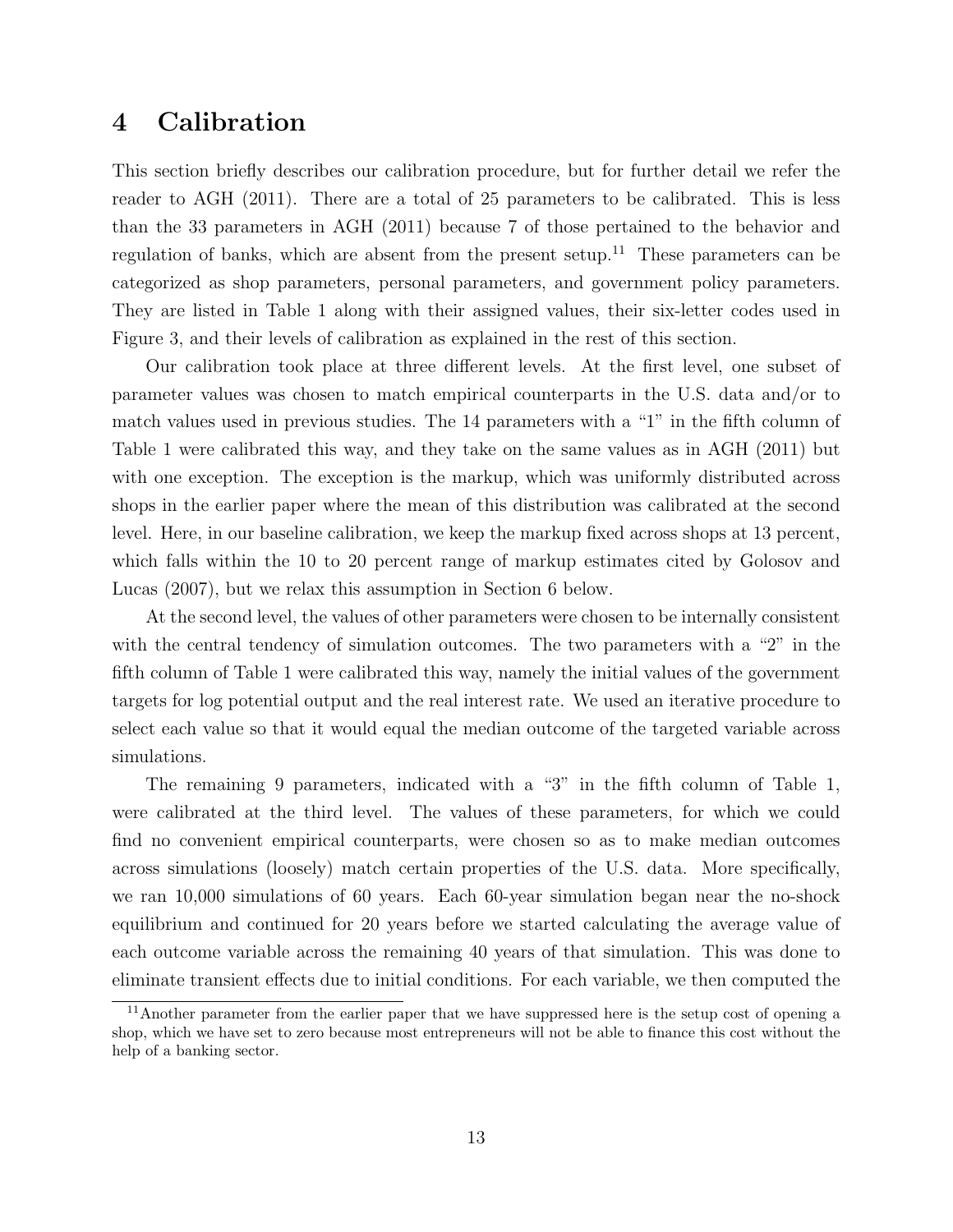<span id="page-14-0"></span>

| Personal parameters          |                                                          |         |               |                  |  |
|------------------------------|----------------------------------------------------------|---------|---------------|------------------|--|
| $\rho$                       | Rate of time preference (annual)                         | 0.04    | <b>TMPRFY</b> | $\mathbf{1}$     |  |
| $\varepsilon$                | Demand parameter                                         | 7.0     | <b>DMDELS</b> | $\mathbf{1}$     |  |
| $\delta$                     | Quit rate (per week)                                     | 0.001   | <b>BRKFRC</b> | $\boldsymbol{3}$ |  |
| $\lambda_p$                  | Permanent income adjustment speed (weekly)               | 0.3     | <b>INCSPD</b> | $\sqrt{3}$       |  |
| $\sigma$                     | Job search probability                                   | $0.5\,$ | <b>SRCHPP</b> | $\sqrt{3}$       |  |
| $\theta$                     | Frequency of innovation (weekly)                         | 80      | <b>INFREQ</b> | 3                |  |
| Shop parameters              |                                                          |         |               |                  |  |
| Δ                            | Length of the contract period (in weeks)                 | 48      | <b>CNTPRD</b> | $\mathbf{1}$     |  |
| $\cal F$                     | Fixed cost                                               | 3.5     | <b>FXDCST</b> | $\mathbf{1}$     |  |
| $\lambda_I$                  | Inventory adjustment speed (weekly)                      | 0.16    | <b>INVSPD</b> | $\mathbf{1}$     |  |
| $\beta$                      | Wage adjustment coefficient (annual)                     | 0.3     | <b>WAGSPD</b> | $\mathbf{1}$     |  |
| $\mu$                        | Percentage markup over variable costs                    | 0.13    | <b>MARKUP</b> | $\mathbf{1}$     |  |
| $\phi$                       | Failure rate of unprofitable shops (weekly)              | 0.015   | <b>FAILRT</b> | $\sqrt{3}$       |  |
| IS                           | Critical inventory/sales ratio                           | 2.0     | TRIGGR        | 3                |  |
| $\delta_p$                   | Size of price cut (old price/new price)                  | 1.0075  | <b>PDELTA</b> | 3                |  |
| Government policy parameters |                                                          |         |               |                  |  |
|                              | <b>Fiscal Policy</b>                                     |         |               |                  |  |
| $b^*$                        | Target debt-GDP ratio                                    | 0.33    | <b>BNDINC</b> | $\mathbf{1}$     |  |
| $\lambda_\tau$               | Fiscal adjustment speed (annual)                         | 0.054   | <b>FSCSPD</b> | $\mathbf{1}$     |  |
|                              | Monetary Policy                                          |         |               |                  |  |
| $\lambda_{\pi 0}$            | Inflation autocorrelation coefficient (initial estimate) | 0.29    | <b>INFCOR</b> | $\mathbf{1}$     |  |
| $\lambda_{y0}$               | Output autocorrelation coefficient (initial estimate)    | 0.66    | <b>GAPCOR</b> | $\mathbf{1}$     |  |
| $\gamma_\pi$                 | Inflation coefficient in Taylor rule                     | 1.5     | <b>INFTYR</b> | $\mathbf{1}$     |  |
| $\gamma_y$                   | Output gap coefficient in Taylor rule                    | 0.5     | <b>GAPTRY</b> | $\mathbf{1}$     |  |
| $\pi^*$                      | Annual target inflation rate                             | 0.03    | <b>PITRGY</b> | $\mathbf{1}$     |  |
| $r_0^*$                      | Initial target real interest rate                        | 0.035   | <b>RRTTRG</b> | $\overline{2}$   |  |
| $\tilde{y}_0$                | Initial estimate of log potential output                 | 7.6     | <b>GAPTRG</b> | $\,2$            |  |
| $\eta_r$                     | Adjustment speed of evolving real rate target            | 0.0075  | <b>ADJRRT</b> | 3                |  |
| $T_{\rm cb}$                 | Number of years before central bank's learning begins    | 15      | <b>LRNLAG</b> | 3                |  |

median of these cross-year averages across all simulations.<sup>[12](#page-14-1)</sup> The 11 outcome variables to which we calibrated these parameters are listed in Table [2,](#page-15-1) along with their data values and their median values in our fully calibrated model. All numbers are expressed in percentage points, except for unemployment duration, which is expressed in weeks, and price change frequency, which is expressed in numbers per year.

<span id="page-14-1"></span><sup>&</sup>lt;sup>12</sup>Because the absence of banks by itself tends to make the economy operate further from capacity, we could not use the same values of these 9 level-3 parameters as in AGH (2011).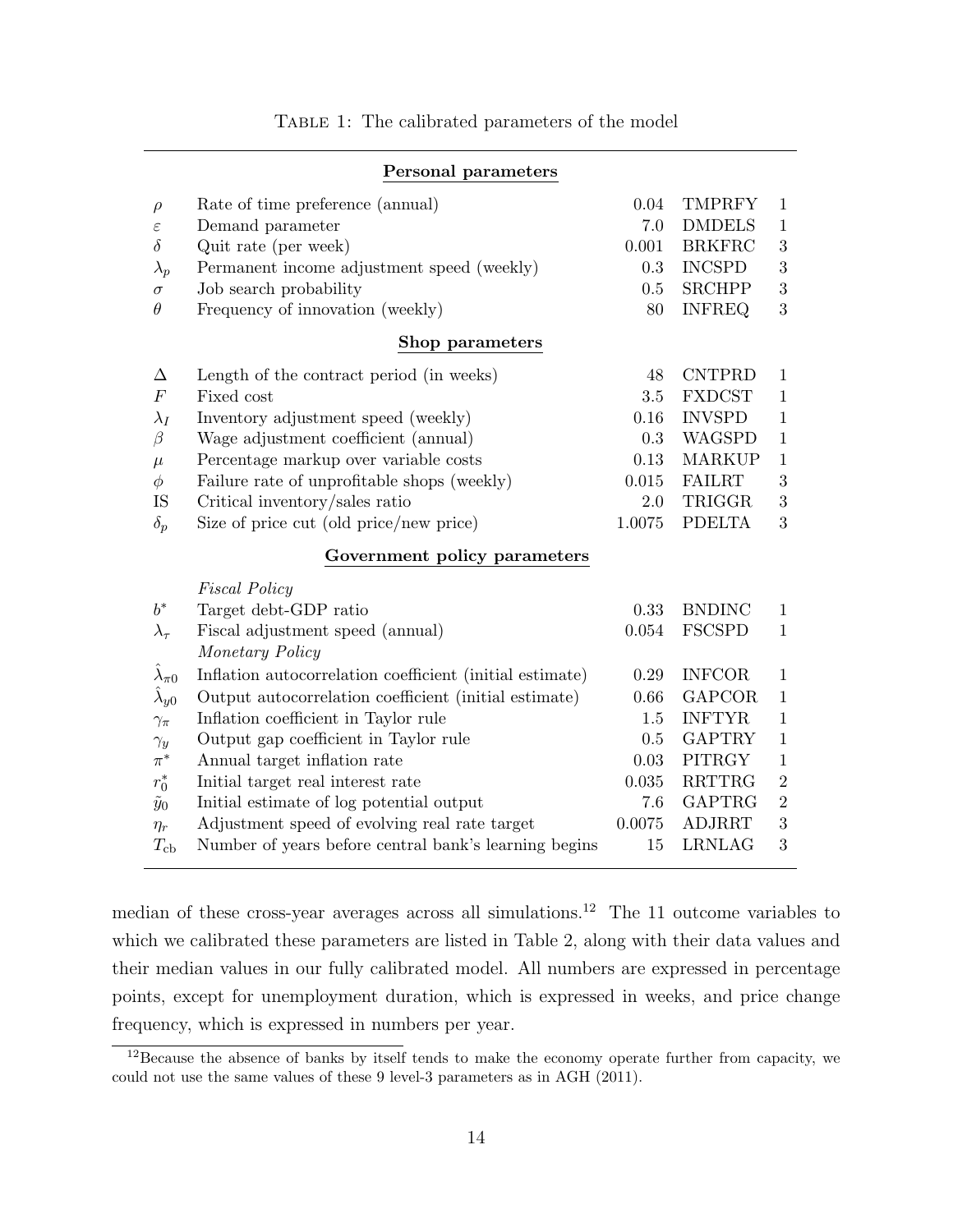| Variable                     | Data       | Model |
|------------------------------|------------|-------|
| Inflation                    | 3.0        | 3.0   |
| Real interest rate           | 1.8        | 3.5   |
| Unemployment rate            | 6.1        | 6.2   |
| Unemployment duration        | 14         | 9.8   |
| Volatility of output gap     | 2.0 to 3.2 | 2.6   |
| Volatility of inflation      | 1.3        | 0.50  |
| Autocorrelation of gap       | 20 to 76   | 31    |
| Autocorrelation of inflation | 16         | 17    |
| Exit rate                    | 46         | 35    |
| Job loss rate                | 0.69       | 0.66  |
| Price change frequency       | 4.0        | 4.3   |

<span id="page-15-1"></span>Table 2: U.S. data vs. median outcomes in the model

## <span id="page-15-0"></span>5 Main results

In order to assess the effect of higher inflation on macro performance, we simulated the model while varying the central bank's target rate of inflation. Specifically, we ran an experiment in which, for each integer-valued inflation target from 0 to 10, we created 10,000 artificial 60-year histories of the economy by running the model starting in a neighborhood of the no-shock equilibrium. To eliminate transient effects due to initial conditions, we then threw out the first 20 years of each history and considered only the remaining 40 years. For each set of simulations (runs), we recorded the cross-run median of the 40-year average value of each of 5 different macroeconomic indicators: the log output gap, the unemployment rate, the annual inflation rate, the volatility of output, and the volatility of inflation.<sup>[13](#page-15-2)</sup> Hereafter, we refer to this statistic for a given indicator as the "median" value of that indicator.

The results of this experiment are reported in Figure [1.](#page-16-0) The most salient finding is a monotonic deterioration in performance of all 5 indicators for target inflation rates between 3 and 10 percent per year. Over this range, the median output gap increased by over 7 percent while median unemployment rose by over 6 percentage points. Median output volatility nearly doubled while median inflation volatility rose by about 40 percent. In addition, over the whole range, the median inflation rate rose approximately point for point with the inflation target, indicating that the central bank does typically hit its long-run target in the model.

<span id="page-15-2"></span><sup>&</sup>lt;sup>13</sup>The output gap is defined as the ratio of capacity to actual GDP. For each run, the volatilities of output and inflation are measured as standard deviations of the annual time series of log GDP and year-to-year percentage inflation respectively.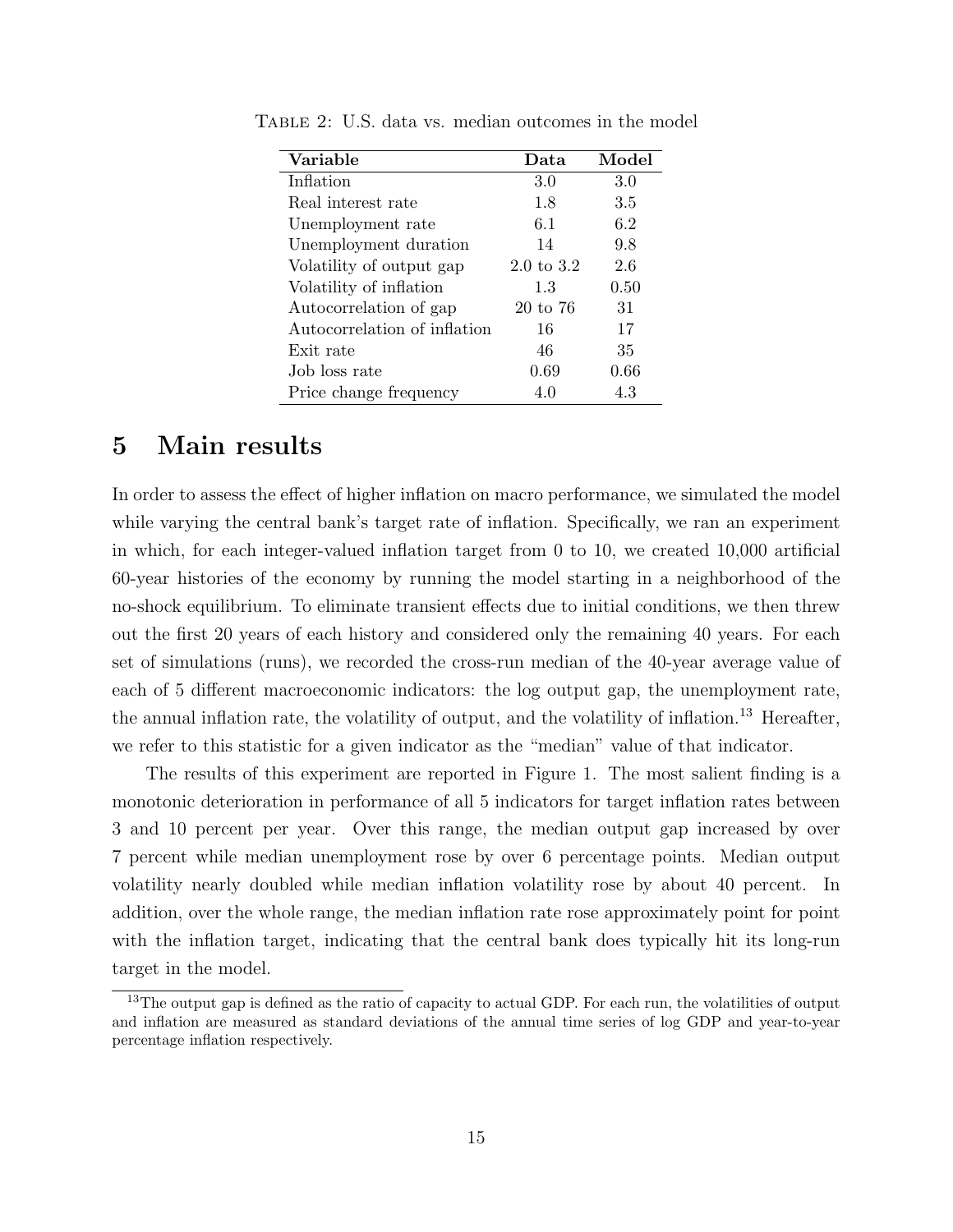<span id="page-16-0"></span>

Figure 1: Inflation and macroeconomic performance

During some simulations, our model economy crashed, in the sense that the log output gap became infinite in finite time. Further, we observed that the incidence of these crashed runs increased monotonically with the target inflation rate. Specifically, while we did not observe any crashes for low inflation targets, the fraction of crashed runs increased from 0.07 percent at the 4 percent target to 17.77 percent at the 10 percent target. Given that we omitted crashed runs from the sample when calculating the cross-run medians, the adverse effect of inflation on economic performance in our model is presumably higher than what is reported in Figure [1.](#page-16-0)

For low rates of target inflation, that is, between 0 and 3 percent, the results shown in Figure [1](#page-16-0) indicate little or no deterioration as inflation rises. Indeed, it seems that the economy performs slightly better at 3 percent inflation than at zero inflation, at least in terms of output and unemployment, although both measures of volatility are virtually constant over this range.[14](#page-16-1) Exactly why there is this small beneficial effect of inflation at very low positive rates is not something we have managed to answer. There is apparently more going on than the zero lower bound on nominal interest rates since, when we suppress that lower bound

<span id="page-16-1"></span><sup>&</sup>lt;sup>14</sup>We also ran an experiment to check the performance of our model economy under negative trend inflation rates up to the −3 percent inflation target, and we found a monotonic deterioration in macroeconomic performance as the target became more negative. Specifically, going from 0 to −3 percent for the inflation target, the median output gap increased by about 1.6 percent and median unemployment rose by just over 1 percentage point.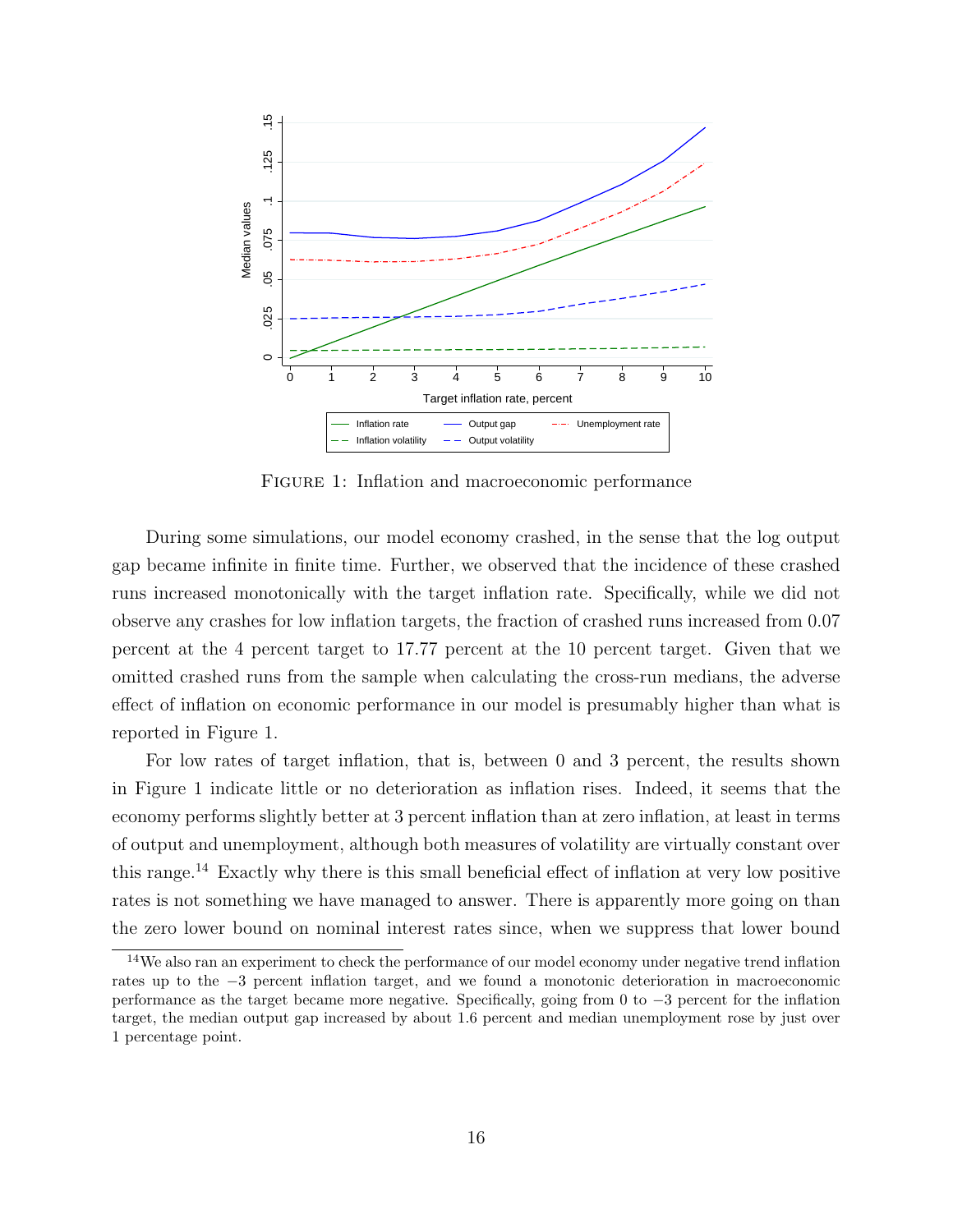<span id="page-17-1"></span>

FIGURE 2: Statistical significance of the main results

by allowing the nominal interest rate to become negative, we get almost identical results in terms of our macro indicators between 0 and 3 percent inflation.<sup>[15](#page-17-0)</sup>

The deterioration in performance when inflation rises above 3 percent is significant not just economically but also statistically. The left panel of Figure [2](#page-17-1) shows, for each inflation rate, the 95 percent confidence intervals for the output gap and the unemployment rate based on our simulation sample. The confidence interval bands are narrow, and their bounds are rising monotonically for inflation rate targets between 3 and 10 percent. Similar results were found for all our other macro indicators. Thus, it seems certain that the monotonic deterioration we have found is indeed implied by the model and is not just a result of sampling error from too small a number of simulations.

Given that there was indeed considerable variation in outcomes across runs even when all parameters were held constant, there exists a significant chance that an increase in target inflation might not cause a deterioration in macro performance. This is indicated by the box-and-whisker plots on the right panel of Figure [2.](#page-17-1) For each inflation target, and for both the average output gap and the average unemployment rate, the plots show the interquartile range, the median, and the 5th and 95th percentiles of the cross-run distributions. As is apparent from the diagram, although there is considerable overlap of the interquartile ranges between contiguous inflation targets, we still observe a monotonic upward shift of the distribution of possible outcomes as target inflation rises above 3 percent.

To check the robustness of our main findings to variations in parameter values, we conducted a sensitivity analysis. We did this one parameter at a time and for all the 25

<span id="page-17-0"></span><sup>15</sup>Of course, negative nominal interest rates are not consistent with our assumption that the cash-inadvance constraint is binding on households, but we retained that assumption in any event just to see what difference it made when the central bank was freed from the zero lower bound constraint.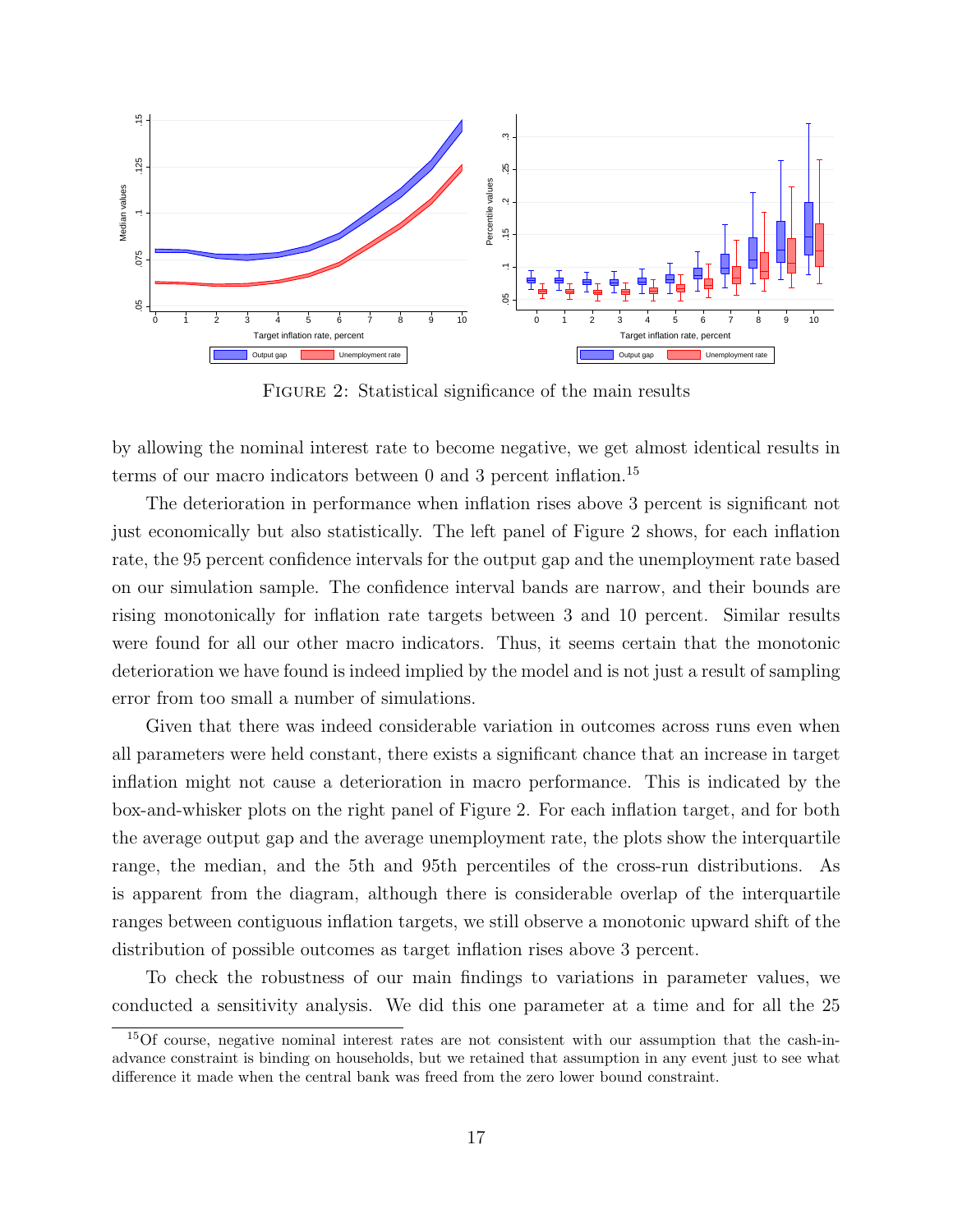<span id="page-18-0"></span>

Figure 3: Sensitivity of the main results to baseline parameter values

parameters of the model, except for the target inflation rate  $\pi^*$ . Specifically, for each of these 24 parameters, we redid our experiment assuming that the parameter value was first 25 percent higher than in the baseline calibration and then 25 percent lower. In the case of 5 parameters, the model crashed more than 90 percent of the time at one of these extremes when the inflation target was 10 percent, so we reduced the variation to plus or minus 10 percent. In one of those cases, namely the fixed cost  $F$ , there was still more than a 90 percent incidence of crashes, so we reduced the variation to plus or minus 5 percent. Our confidence in our results was increased when we found, without exception, that the monotonic increase in the output gap, unemployment, and output volatility, as the inflation target increases from 3 to 10 percent, survived the variations in the parameter values. The same was largely true of the monotonic increase in inflation volatility.

This sensitivity analysis also helped us to understand which of the parameters in the model are the most critical ones for our main results. Figure [3](#page-18-0) shows how sensitive the effect of trend inflation on the output gap is to parameter variations. We measure this effect as the difference between the cross-run median output gaps observed under the 3 and 10 percent inflation targets. For each parameter and for each of its high and low values, the figure thus plots the difference between the effect observed under this value and that observed under the baseline calibration. This analysis shows that, of all the parameters in the model, the most critical one appears to be the markup even though we are only considering variations of plus or minus 10 percent for this parameter. This finding will be used in section [6](#page-20-0) below where we address the Lucas critique.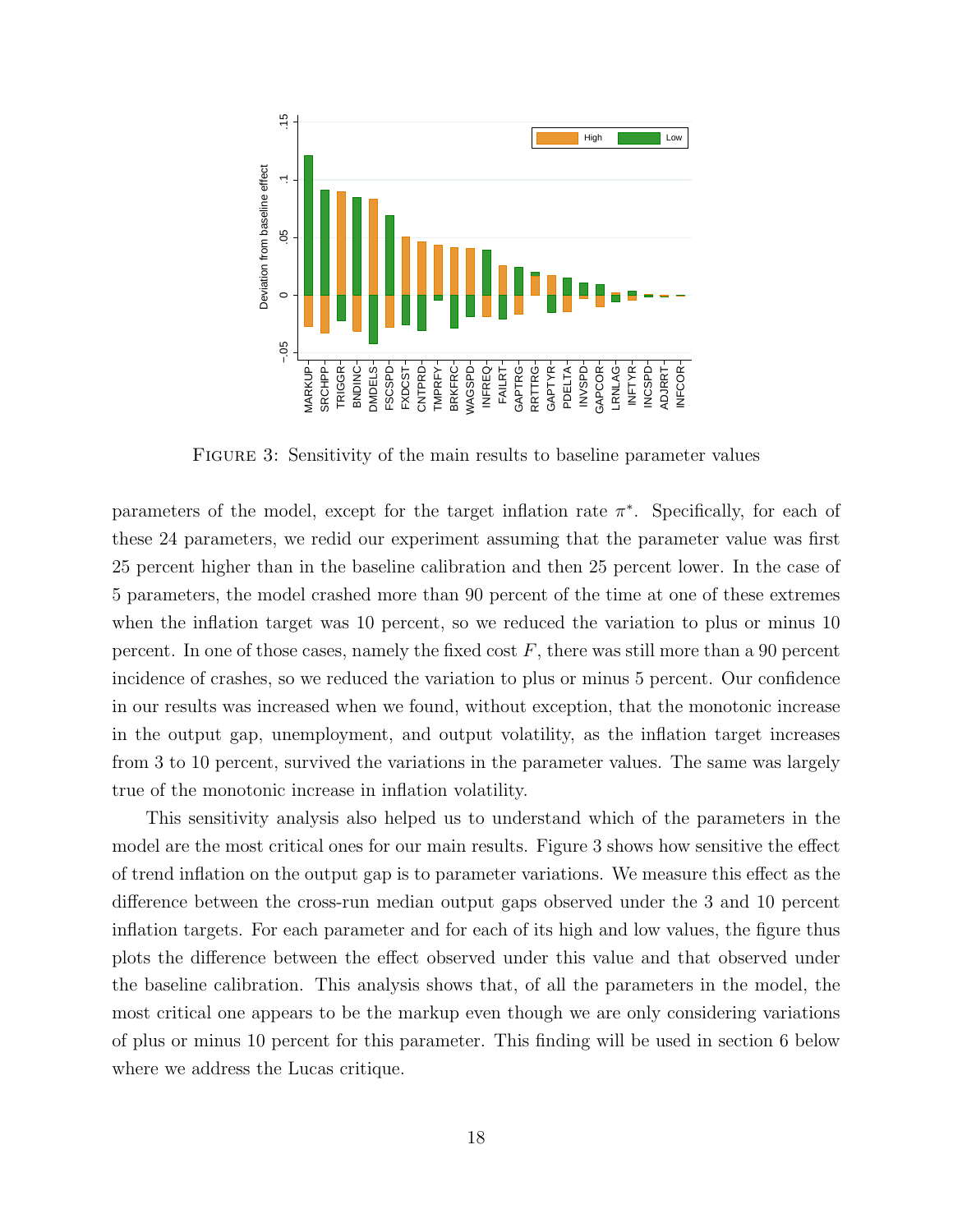<span id="page-19-0"></span>

FIGURE 4: Identifying the mechanism behind the main results

Our interpretation of the deterioration of macro performance when trend inflation rises above 3 percent focuses on the costs of maintaining the trading facilities that are necessary for economic transactions. Specifically, given that price changes are not perfectly coordinated across shops, an increase in inflation should create an artificial increase in the dispersion of relative prices, that is, an increase unrelated to tastes for consuming and technology for producing the wares of different sellers. This will clearly add to the volatility and unpredictability of demand faced by any seller, making it more likely that some sellers will be at risk of failure because of their inability to cover the fixed overhead cost. The result should be a reduction in the number of shops, an increase in the number of potential transactions that go unconsummated for lack of a trading facility, and, hence, a fall in the level of economic activity and a rise in the rate of unemployment.

This interpretation is consistent with the facts shown in Figure [4.](#page-19-0) Specifically, the left panel of the figure shows that, as the inflation target rises from 3 to 10 percent, there is indeed a monotonic increase in both sales-weighted price and profit dispersion across sellers. This panel also shows that the annual average number of shops in the median run declines monotonically over this range. While this decline is only on the order of 10 percent, it is economically significant in an economy that needs at least 50 shops to function at peak efficiency and has only a 20 percent margin of redundant shops (60 shops in total) when inflation is at 3 percent. The right panel of Figure [4](#page-19-0) shows that, with target inflation increasing from 3 to 10 percent, both the job loss rate and the duration of unemployment increase substantially and monotonically, which is what one would expect if the main effect of increased inflation was working through a higher incidence of business failures and a smaller number of shops offering employment.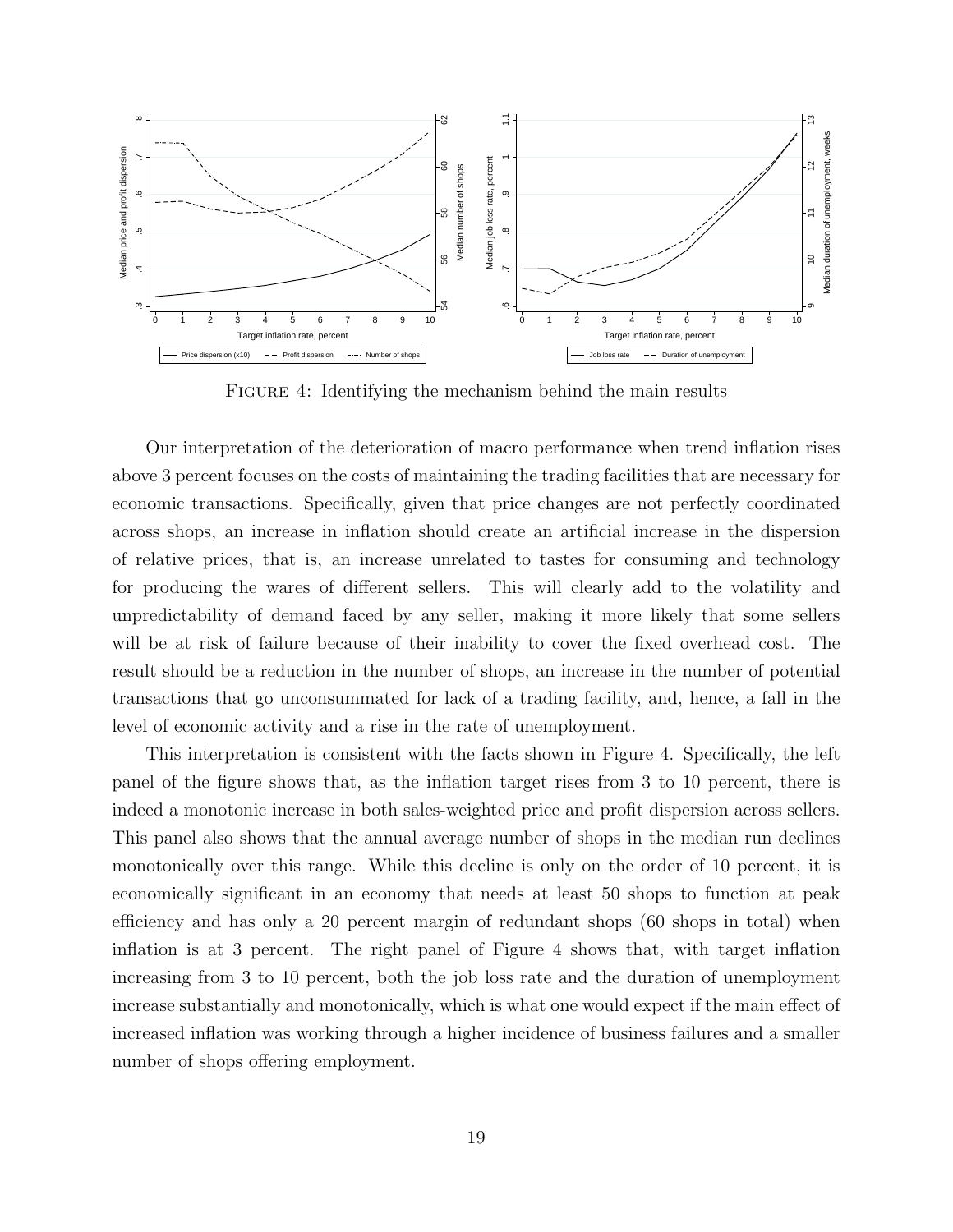<span id="page-20-1"></span>

Figure 5: Breakdown of the main results under price flexibility and no turnover

We sought further corroboration of our interpretation by running a number of related experiments. First, we suppressed the source of price variability by forcing all wages and prices to be reset every week. As shown in the left panel of Figure [5,](#page-20-1) this did not eliminate unemployment or the output gap, which are still non-zero because of other frictions in the model, but it did cause both indicators to be virtually independent of inflation, suggesting that our main results are indeed attributable to the effects of uncoordinated price changes. Next, we suppressed all turnover in firms, thereby eliminating job loss as a result of shop failures. There was still a monotonic increase in unemployment and the output gap for trend inflation rates higher than 3 percent, but, as shown in the right panel of Figure [5,](#page-20-1) the increase in each case was much smaller in magnitude than in our main experiment, suggesting that much of the deterioration in the main experiment did indeed come from people losing their jobs when shops failed. Finally, we combined the two previous experiments by suppressing price variability and turnover simultaneously. As a result, both the unemployment rate and the output gap fell to about 1 percent for all rates of inflation, suggesting that these two factors taken together are at the root of our main results.

## <span id="page-20-0"></span>6 Lucas critique

Our approach thus far leaves us open to the Lucas critique, namely that our predicted effects of a change in the policy environment may be undone by endogenous changes in behavior due to individual or social learning on the one hand and Darwinian selection on the other. In this section, we discuss how one might address such a critique in an agent-based framework,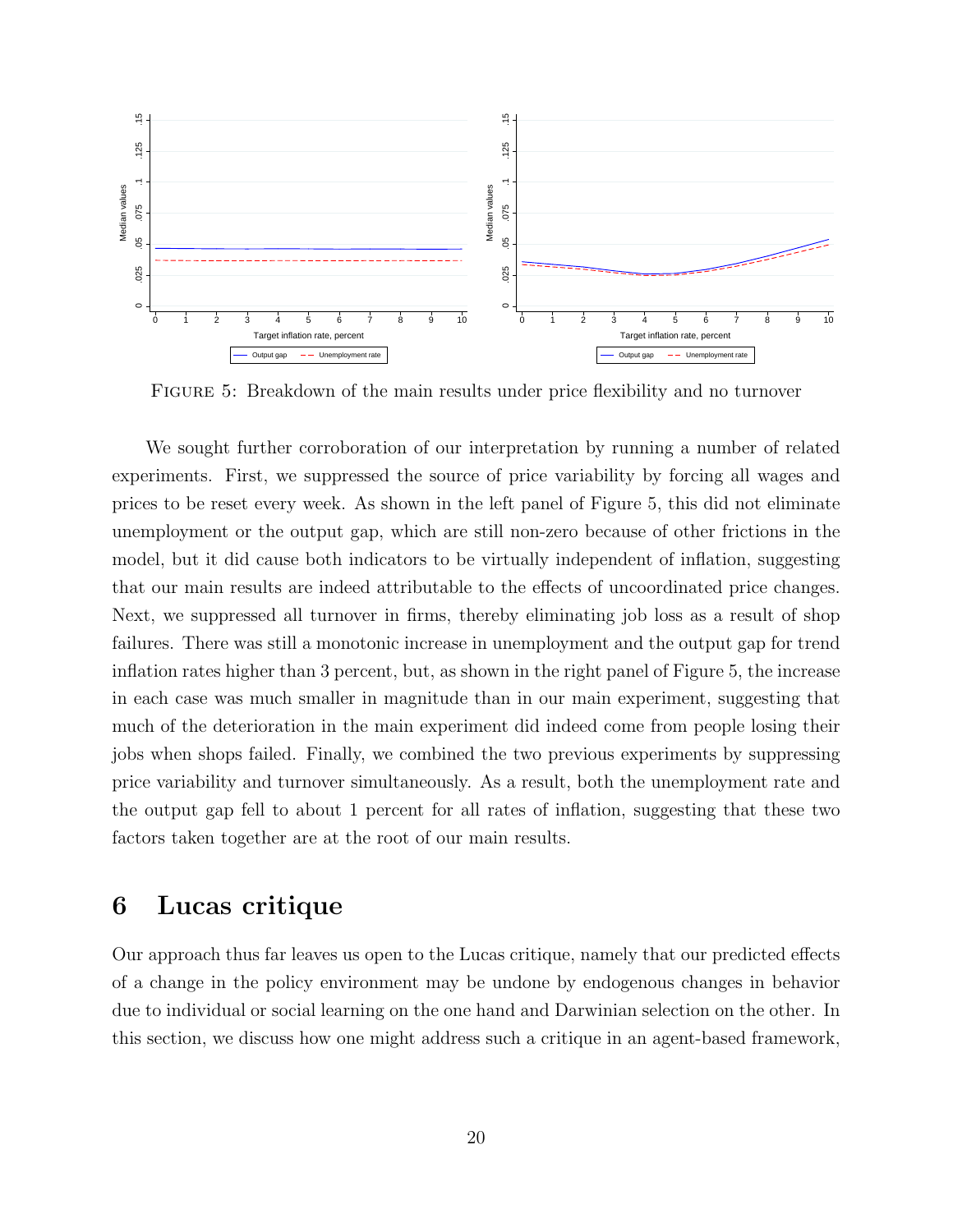and we illustrate our strategy with respect to the behavioral parameter identified by our sensitivity analysis as being the most critical for our main results – the markup.

In particular, our analysis begs the question of whether an increase in the trend rate of inflation, which affects the economy by putting more firms at risk of failure, might not naturally induce shops to set a larger markup, thereby delivering them more profits in any given situation and, hence, alleviating the increased failure risk. We address this concern here by modifying our model such that shops in a given simulation, rather than entering with identical markup coefficients, now draw their own respective markups from a uniform distribution that remains fixed throughout the simulation. This variant of our model essentially permits the economy-wide average markup in a given simulation to change over time due to the evolutionary selection mechanism that is implicit in the exit process. Furthermore, the long-run outcome of this selection process will be different depending on the policy environment (target inflation rate) of the simulation.

However, in pursuing this strategy, we are left with the difficult task of choosing, for each target inflation rate in our main experiment, the mean of the distribution from which markups are drawn. We decided to let these policy-environment-specific means be determined by internal consistency. Specifically, for each target inflation rate, we used an iterative procedure to select an "equilibrium" value for the mean of this distribution, such that, when new entrants draw from this distribution, the median markup (that is, the median across simulations of the 40-year mean of the economy-wide average markup) ends up being equal to that value. Having thus determined the means of the policy-environment-specific distributions from which markups are drawn, we then reconducted our main experiment using this alternative version of our model.

The results of our exercise are shown in Figure [6.](#page-22-1) As is evident from the figure, surviving markups do indeed respond to changes in the policy environment, being systematically higher on average the higher the target inflation rate. Specifically, the median markup rises monotonically from 13 to 20 percent as the target inflation rate increases from 3 to 10 percent. Interestingly, however, as shown in the figure, allowing for this endogenous response of markups does not seem to mitigate the deleterious effects of inflation uncovered by our baseline analysis under fixed markups. For instance, with endogenous markups, as the target inflation rate rises from 3 to 10 percent, the median output gap increases by 7.2 percent while median unemployment rises by 7.7 percentage points. We conclude that, at least with respect to endogenous variations in markups, our estimates of the macroeconomic costs of inflation are less vulnerable to the Lucas critique than one might think.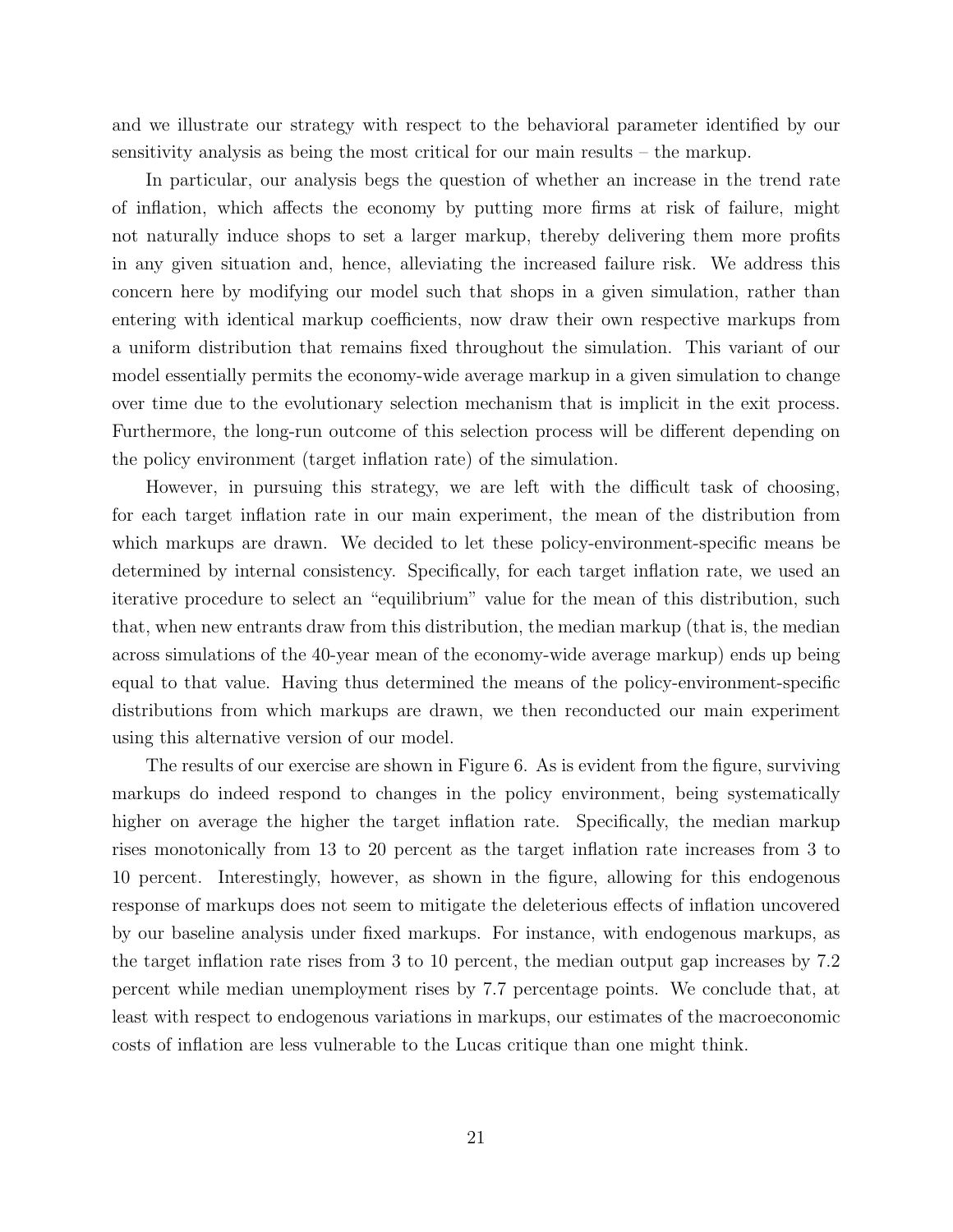<span id="page-22-1"></span>

FIGURE 6: The main results under endogenous markups

# <span id="page-22-0"></span>7 Cross-country regressions

As already discussed, existing empirical studies have generally failed to uncover a systematic relationship between long-run inflation and the level or growth of GDP at the country level. In attempting to address the discrepancy between this finding and our numerical results, we proceeded to quantify the likelihood that, under the null hypothesis that our baseline calibrated model were the true data generating process, a cross-country regression of GDP on the observed rate of inflation would yield a statistically insignificant effect.

To accomplish this task, we needed to generate a large number of artificial cross-country samples using our model. We did this by focusing on a sample of 63 countries, and for each country in this sample, we set the target rate of inflation in our baseline calibrated model equal to the country's actual trend inflation rate during the 1960–2009 time period before simulating the model  $5000$  times over.<sup>[16](#page-22-2)</sup> For each country, this yielded  $5000$  artificial histories of the 40-year average values of the log output gap and the annual inflation rate, thereby allowing us to construct just as many artificial cross-country samples of these two variables. For each artificial cross-country sample, we then ran a regression of the log output

<span id="page-22-2"></span><sup>16</sup>Our sample of 63 countries is based on that used by Levine and Zervos (1993) in their influential paper that finds no relationship between inflation and GDP growth. To be consistent with the range of inflation targets used in our main experiment, we excluded those countries with historical trend inflation rates above 10 percent. We also updated the Levine-Zervos analysis with data for the 1960–2009 time horizon and verified that their baseline cross-country regression of GDP growth on inflation continues to find no statistically significant relationship.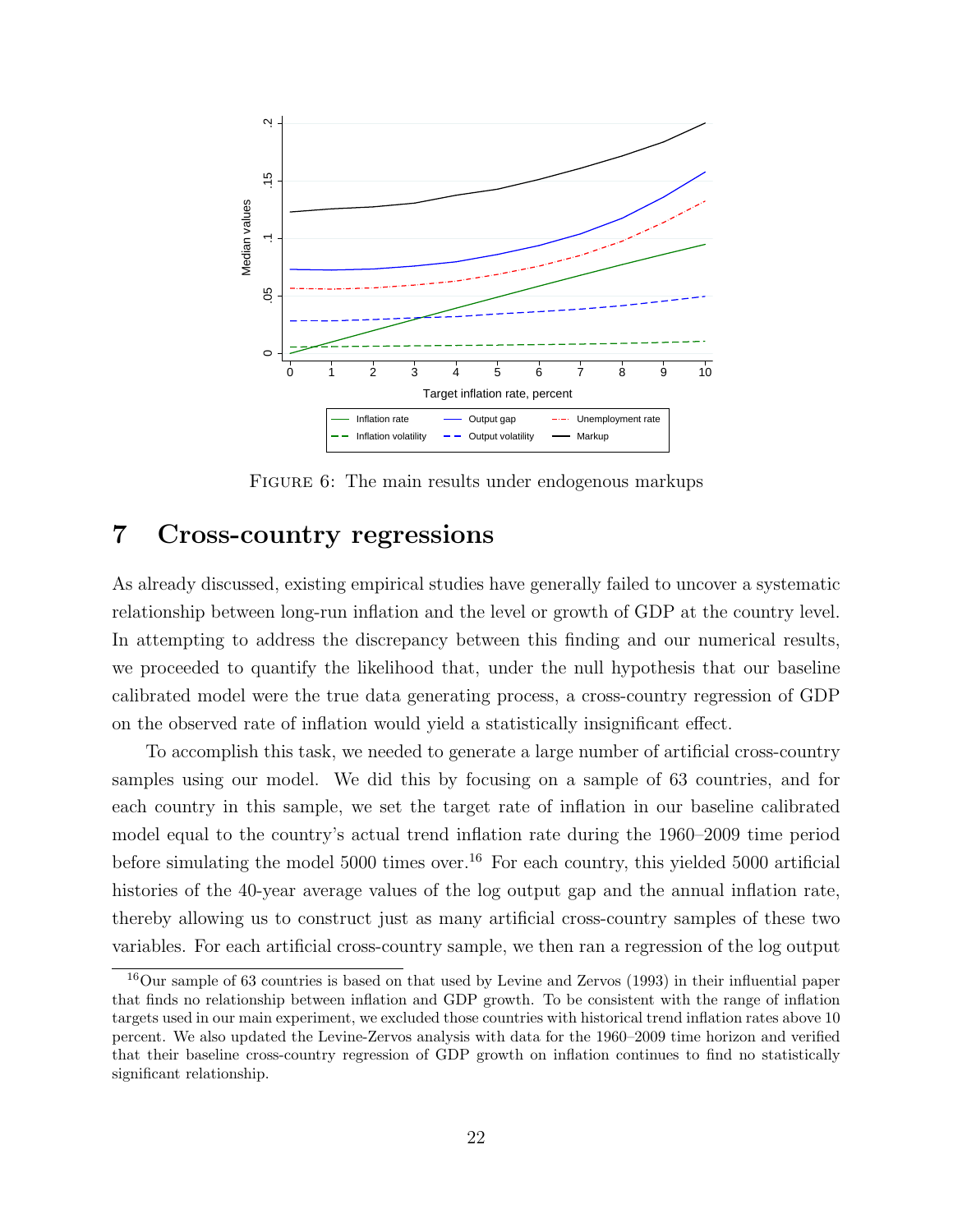<span id="page-23-0"></span>

Figure 7: Cross-country regression results

gap on the annual inflation rate and recorded the t-statistic associated with the relevant slope coefficient. The left panel of Figure [7](#page-23-0) depicts the histogram of these t-statistics across 5000 artificial cross-country regressions along with a kernel density estimate of the distribution. Our analysis of this distribution suggests that, in a world described fully by our baseline calibrated model, the likelihood that one would find a statistically insignificant result from running a cross-country regression of GDP on inflation is about 15 percent.

While this likelihood may not seem large, it is certainly significant considering the fact that a cross-country regression in a world described by our model will not be plagued by the same set of endogeneity issues afflicting such regressions in real life. We therefore sought to find an explanation for why, in some states of our model world, a cross-country regression would fail to detect a significant effect of inflation on output. In the course of our investigations, we decided to look at the relationship between the 40-year average values of the annual inflation rate and the log output gap across country-specific artificial histories, that is, across simulations with the same target inflation rate. For any target inflation rate, what we found was a systematic Phillips-type relationship like the one shown in the right panel of Figure [7](#page-23-0) for the country with the median trend inflation rate in our 63-country sample. We hypothesize that this negative Phillips-type relationship between the output gap and actual inflation might be responsible for partially masking the positive causal effect of trend inflation on the output gap in our model.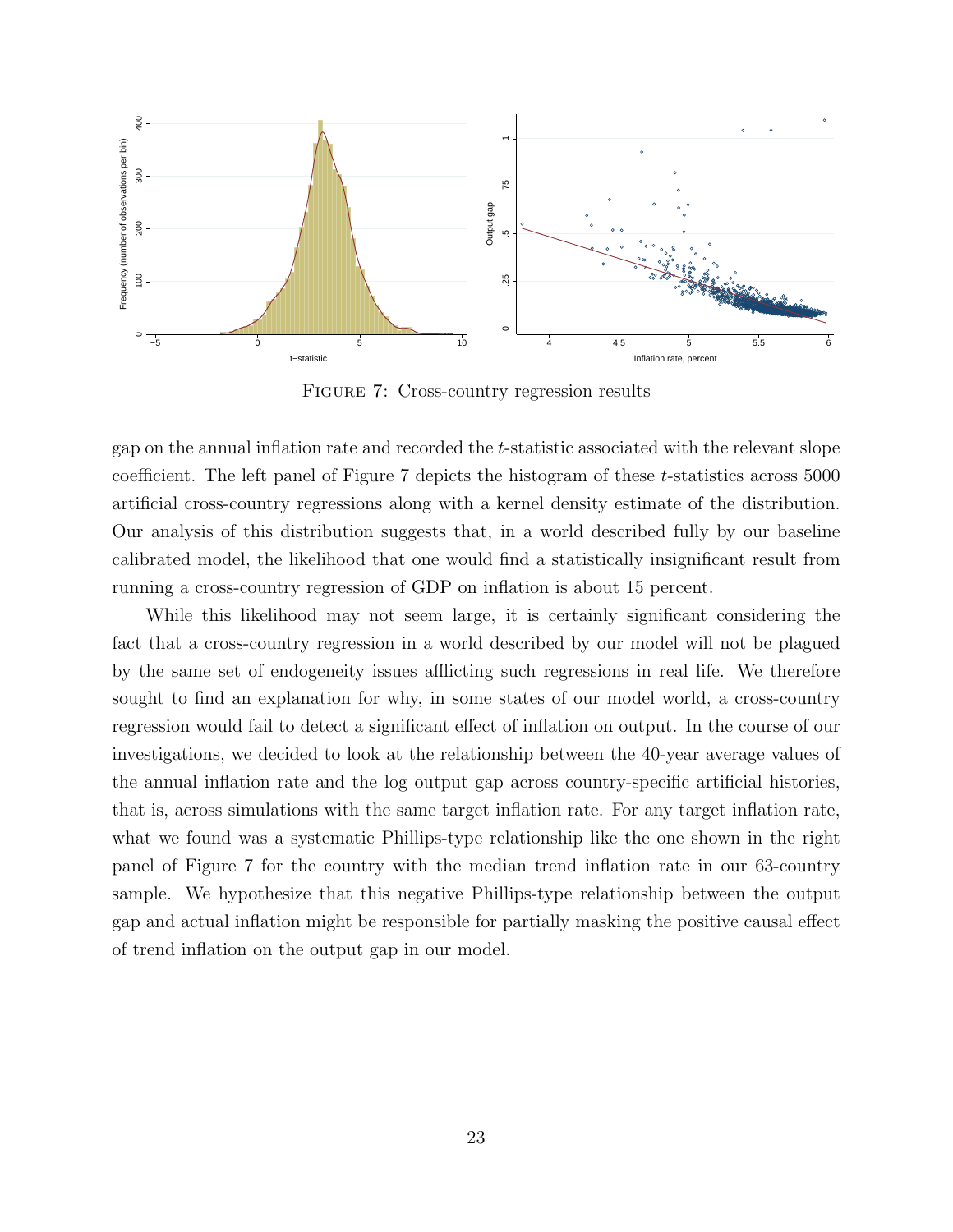# <span id="page-24-0"></span>8 Conclusion

In this paper, we use an ACE model to show how inflation can disrupt the mechanism of exchange in a decentralized market economy and, thus, have an adverse effect on macroeconomic performance. The effect works through the increased dispersion of relative prices caused by staggered price setting, which ultimately raises the incidence of failures amongst the specialist trading enterprises crucial for creating and organizing the network of markets that coordinate economic activities.

We find that, in our model economy, the trend rate of inflation has a substantial deleterious effect when it rises above 3 percent. Our analysis, however, provides no support for the notion that inflation targets below 3 percent can yield any gains in output or employment. Our main finding remains qualitatively robust to changes in parameter values and to modifications made to our model to partly address the Lucas critique. Finally, we contribute a novel explanation for why it may be difficult to detect a significant negative effect of trend inflation on output in a cross-country context.

## References

- Akerlof, George A., William T. Dickens, and George L. Perry. "The Macroeconomics of Low Inflation." Brookings Papers on Economic Activity 1 (1996): 1–76.
- Ascari, Guido. "Staggered Prices and Trend Inflation: Some Nuisances." Review of Economic Dynamics 7 (July 2004): 642–667.
- Ashraf, Quamrul, Boris Gershman, and Peter Howitt. "Banks, Market Organization, and Macroeconomic Performance: An Agent-Based Computational Analysis." NBER working paper No. 17102, June 2011.
- Bénabou, Roland. "Inflation and Efficiency in Search Markets." Review of Economic Studies 59 (April 1992): 299–329.
- Bils, Mark, and Peter J. Klenow. "Some Evidence on the Importance of Sticky Prices." Journal of Political Economy 112 (October 2004): 947–985.
- Blinder, Alan S., Elie R. D. Canetti, David E. Lebow, and Jeremy B. Rudd. Asking About Prices: A New Approach to Understanding Price Stickiness. New York, NY: Russell Sage Foundation, 1998.
- Bullard, James, and John W. Keating. "The Long-Run Relationship between Inflation and Output in Postwar Economies." Journal of Monetary Economics 36 (December 1995): 477–496.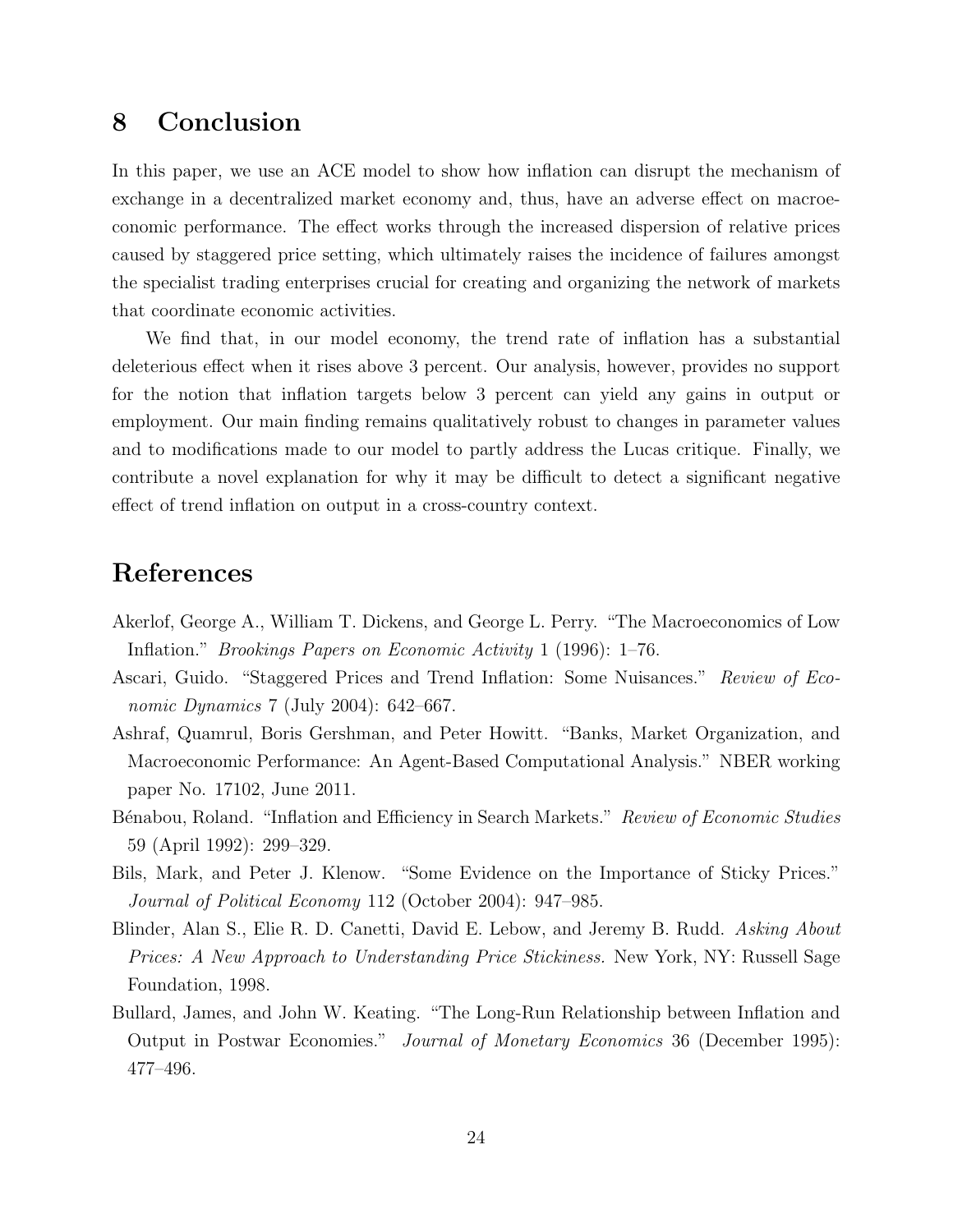- Calvo, Guillermo A. "Staggered Prices in a Utility-Maximizing Framework." Journal of Monetary Economics 12 (September 1983): 383–398.
- Chari, V. V., Larry E. Jones, and Rodolfo E. Manuelli. "The Growth Effects of Monetary Policy." Federal Reserve Bank of Minneapolis Quarterly Review 19 (Fall 1995): 18–32.
- Cooley, Thomas F., and Gary D. Hansen. "The Inflation Tax in a Real Business Cycle Model." American Economic Review 79 (September 1989): 733–748.
- Debelle, Guy, and Owen Lamont. "Relative Price Variability and Inflation: Evidence from U.S. Cities." Journal of Political Economy 105 (February 1997): 132–152.
- Deissenberg, Christophe, Sander van der Hoog, and Herbert Dawid. "EURACE: A Massively Parallel Agent-Based Model of the European Economy." Applied Mathematics and Computation 204 (October 2008): 541–552.
- Delli Gatti, Domenico, Edoardo Gaffeo, Mauro Gallegati, Gianfranco Giulioni, and Antonio Palestrini. Emergent Macroeconomics: An Agent-Based Approach to Business Fluctuations. New York: Springer, 2008.
- Dosi, Giovanni, Giorgio Fagiolo, and Andrea Roventini. "Schumpeter Meeting Keynes: A Policy-Friendly Model of Endogenous Growth and Business Cycles." Journal of Economic Dynamics and Control 34 (September 2010): 1748–1767.
- Feldstein, Martin. "Capital Income Taxes and the Benefit of Price Stability." In The Costs and Benefits of Price Stability, edited by Martin Feldstein, 9–46. University of Chicago Press, 1999.
- Fortin, Pierre. "The Great Canadian Slump." *Canadian Journal of Economics* 29 (November 1996): 761–787.
- Golosov, Mikhail, and Robert E. Lucas Jr. "Menu Costs and Phillips Curves." *Journal of* Political Economy 115 (April 2007): 171–199.
- Gomme, Paul. "Money and Growth Revisited: Measuring the Costs of Inflation in an Endogenous Growth Model." Journal of Monetary Economics 32 (August 1993): 51–77.
- Head, Allen, and Alok Kumar. "Price Dispersion, Inflation, and Welfare." International Economic Review 46 (May 2005): 533–572.
- Heymann, Daniel, and Axel Leijonhufvud. High Inflation. Oxford: Clarendon Press, 1995.
- Howitt, Peter. "Zero Inflation as a Long-Run Target for Monetary Policy." In Zero Inflation: The Goal of Price Stability, edited by Richard G. Lipsey, 66–108. Toronto: C.D. Howe Institute, 1990.
- Howitt, Peter, and Petros Milionis. "On the Robustness of the Calvo Price Setting Model." Unpublished, Brown University, June 25, 2007.